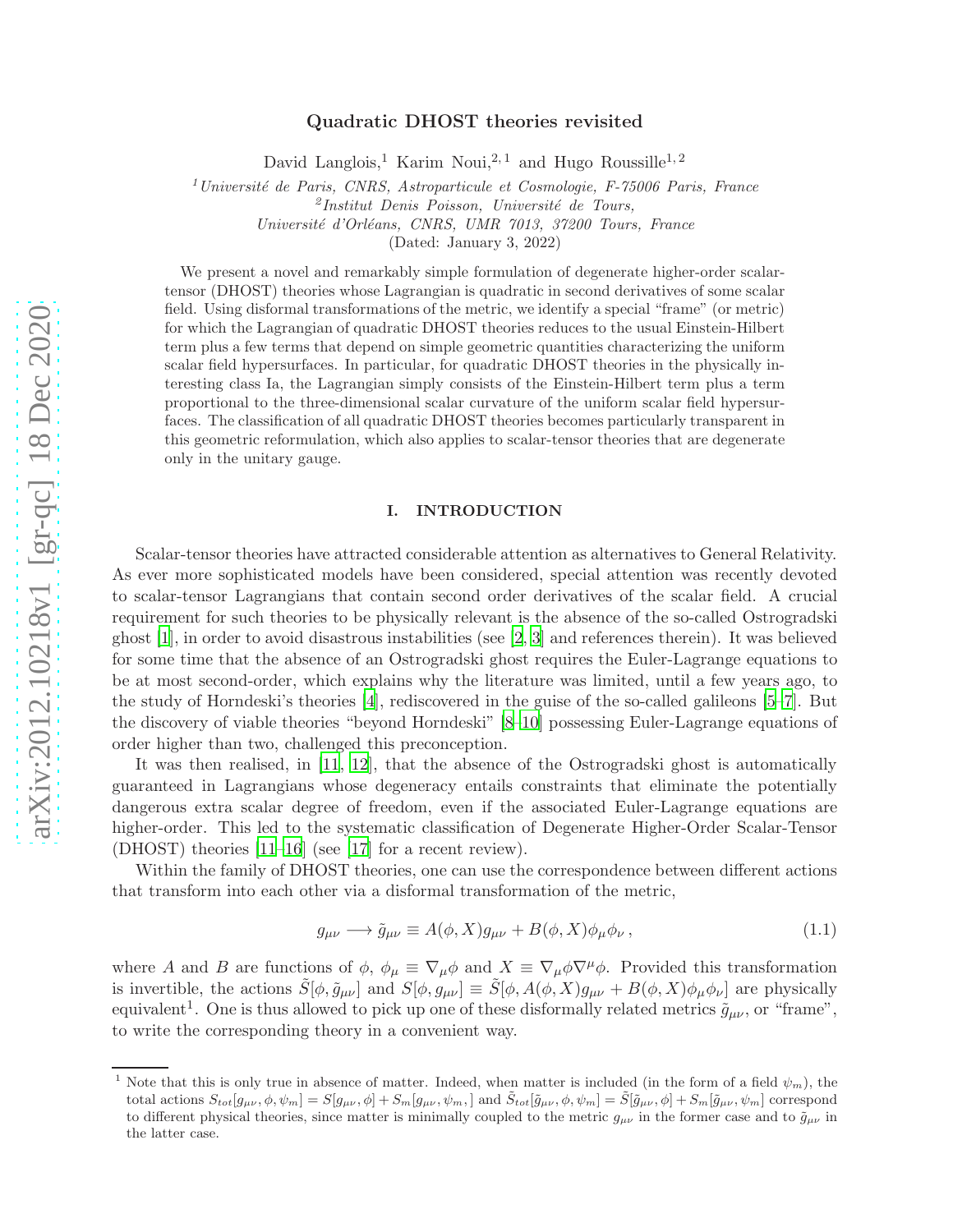In this article, we identify a "frame" where the action of quadratic DHOST theories takes a remarkably simple form, with a natural geometric interpretation based on the three-dimensional hypersurface  $\Sigma_{\phi}$  where the scalar field  $\phi$  is constant. Remarkably, we find that all quadratic DHOST theories in class Ia (see [\[15](#page-15-6)] for the classification), the most interesting for physical applications, can always be mapped, via a disformal transformation, to the very simple form<sup>2</sup>

<span id="page-1-1"></span>
$$
S[g_{\mu\nu}, \phi] = \int d^4x \sqrt{-g} \left(\frac{1}{2} M_{\rm P}^2 \, ^{(4)}R + \lambda_1 \, ^{(3)}R\right) \,, \tag{1.2}
$$

where  $M_P$  is the 4-dimensional Planck mass, <sup>(4)</sup>R the four-dimensional Ricci scalar, <sup>(3)</sup>R the threedimensional Ricci scalar of the hypersurfaces  $\Sigma_{\phi}$  and  $\lambda_1$  an arbitrary function of X and  $\phi$ .

More generally, all quadratic DHOST theories can be written in the form

<span id="page-1-0"></span>
$$
S[g_{\mu\nu}, \phi] = \int d^4x \sqrt{-g} \left( \frac{1}{2} M_P^{2\ (4)} R + \lambda_1^{(3)} R + \lambda_2 \,\varepsilon \, K^2 + \lambda_3 \, a^2 \right),\tag{1.3}
$$

where K is the trace of the extrinsic curvature of  $\Sigma_{\phi}$  and  $a^2 \equiv a_{\mu}a^{\mu}$  the square of the "acceleration" vector of the unit vector normal to  $\Sigma_{\phi}$ ,  $\varepsilon$  is the sign<sup>3</sup> of X, while  $\lambda_A$  are arbitrary functions of  $\phi$  and X. Interestingly, quadratic U-degenerate theories introduced in [\[20](#page-15-7)], which are degenerate only in the unitary gauge, where the scalar field is a function of time only, can also be reformulated in the form [\(1.3\)](#page-1-0).

The formulations [\(1.2\)](#page-1-1) and [\(1.3\)](#page-1-0) can be seen as an analog of the "Einstein frame" for traditional scalar-tensor theories, where the dynamical structure of the gravitational theory is governed by the usual Einstein-Hilbert action with a constant Planck mass. The possibility to reformulate degenerate theories, via disformal transformations, in this "geometric" frame is the main result of this paper. We also show how the classification of quadratic DHOST theories becomes transparent in this new formulation, as well as the reason behind the instability of several classes of DHOST theories.

Note that three-dimensional quantities based on the uniform scalar field hypersurfaces have already been used in several earlier works, for instance in the context of the EFT of inflation [\[21](#page-15-8)], of Horava's gravity and its extensions [\[22](#page-15-9)], in the study of the cosmology of Horndeski and Beyond Horndeski theories [\[23,](#page-15-10) [24](#page-15-11)]. The novelty here is that we combine this three-dimensional formalism with the systematic exploitation of disformal transformations, in order to simplify the description of DHOST theories.

The paper is organized as follows. In the next section, we recall the definition of quadratic DHOST, define the notion of "weakly degenerate" theories which are degenerate in the unitary gauge (when  $\varepsilon = -1$ ), as well as the parametrisations that have been introduced in previous works to describe them. In Section [III,](#page-3-0) we present the new formulation of quadratic DHOST and weakly degenerate actions. In section [IV,](#page-4-0) we revisit the classification of DHOST theories in this new perspective. We also show how the action [\(1.3\)](#page-1-0) is related to the very familiar Horndeski action by computing explicitly the disformal transformation which links them. Finally, we present a very simple argument based on this new formulation which proves that DHOST theories in the classes II and III are plagued by instabilities (or do not propagate gravitational waves). We conclude in section [V](#page-7-0) with some perspectives. And we also provide some details and additional results in an Appendix.

 $2$  Notice that the action [\(1.3\)](#page-1-0) is a special case of the so-called spatially covariant gravity actions introduced in [\[18\]](#page-15-12) and studied further in [\[19](#page-15-13)].

<sup>&</sup>lt;sup>3</sup> The sign  $\varepsilon$  can be absorbed into a redefinition of  $\lambda_2$  but we leave it here for later convenience.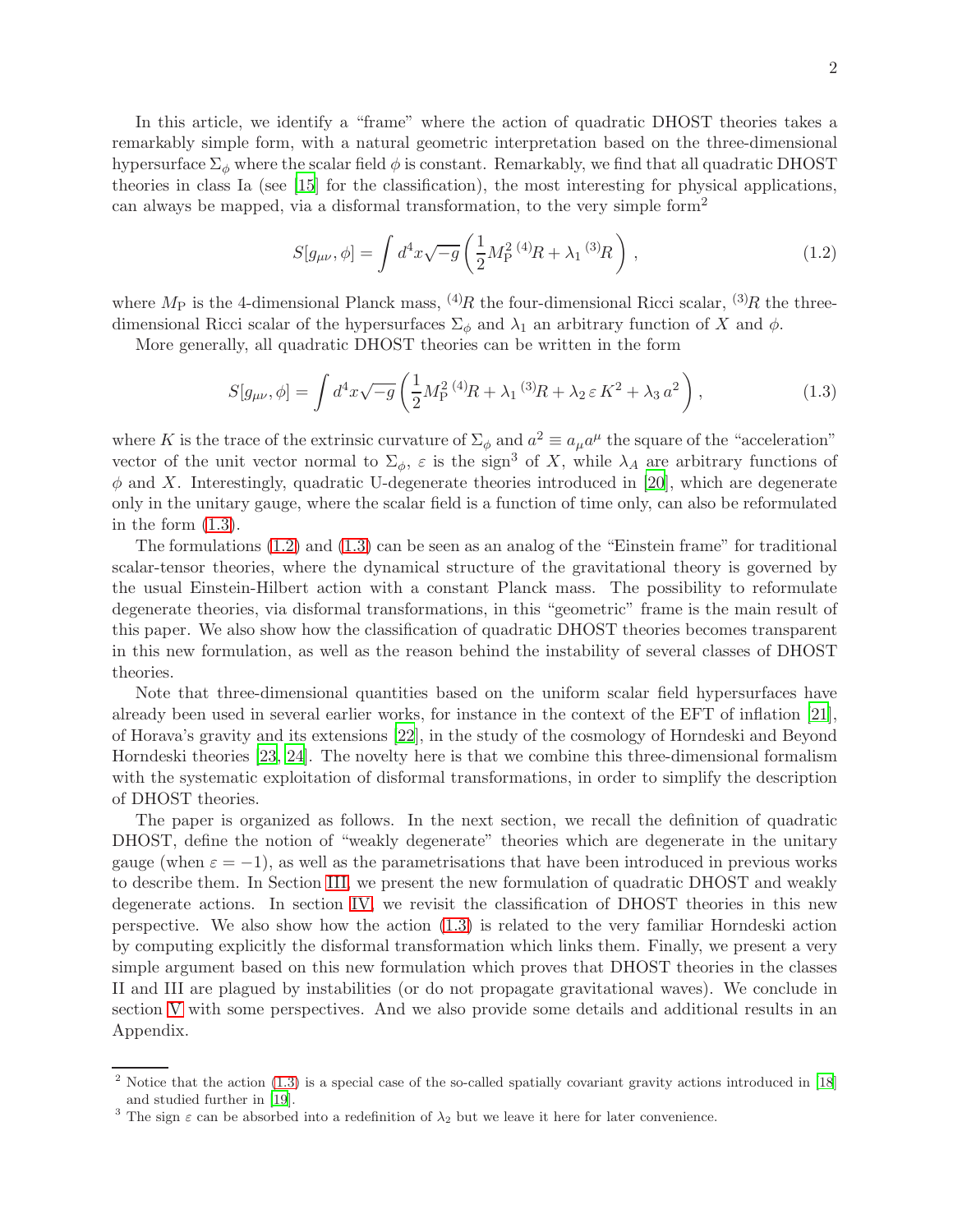# II. HIGHER-ORDER SCALAR-TENSOR THEORIES AND DEGENERACY

We consider scalar-tensor theories with a quadratic dependence on the second derivatives of the scalar field. Quite generally, their Lagrangian can be written in the form

<span id="page-2-1"></span>
$$
L = f(\phi, X)^{(4)}R + \sum_{A=1}^{5} \alpha_A(\phi, X) L_A , \qquad (2.1)
$$

where the elementary quadratic Lagrangians  $L_A$  are defined by

<span id="page-2-4"></span>
$$
L_1 = \phi_{\mu\nu}\phi^{\mu\nu}, \quad L_2 = \Box \phi^2, \quad L_3 = \phi^{\mu}\phi_{\mu\nu}\phi^{\nu}\Box \phi, \quad L_4 = (\phi_{\mu\nu}\phi^{\nu})^2, \quad L_5 = (\phi^{\mu}\phi_{\mu\nu}\phi^{\nu})^2, \quad (2.2)
$$

where  $\phi_{\mu\nu} \equiv \nabla_{\mu} \nabla_{\nu} \phi$ . Note that one can add in the Lagrangian terms of lower order in  $\phi_{\mu\nu}$ , which can be written in the form  $P(\phi, X)$  (order 0) and  $Q(\phi, X) \Box \phi$  (order 1), but we will ignore them here as they do not affect the degeneracy of the action.

If the six functions f and  $\alpha_A$  are arbitrary, one finds generically an extra scalar degree of freedom which leads in general to an Ostrogradski instability. To avoid the presence of any extra degree of freedom, one needs to impose degeneracy conditions, which define the DHOST theories. For quadratic theories, the degeneracy imposes three conditions, derived in [\[11](#page-15-2)],

<span id="page-2-0"></span>
$$
D_0(X) = 0, \qquad D_1(X) = 0, \qquad D_2(X) = 0,
$$
\n<sup>(2.3)</sup>

where the functions  $D_0$ ,  $D_1$  and  $D_2$  are given in Appendix [C.](#page-12-0)

Instead of working directly with DHOST theories, it will be convenient at this stage to consider a larger family of theories, which are degenerate in a weaker sense as we now explain. Assuming that  $\varepsilon = \text{sgn}(X) = -1$ , one can introduce the so-called unitary gauge, where the scalar field is spatially uniform and thus depends only on time. We will name weakly degenerate all the theories that are degenerate in the unitary gauge. This includes obviously the DHOST theories, which are degenerate in any gauge and thus a fortiori in the unitary gauge, but also theories that are degenerate only in the unitary gauge, dubbed U-degenerate theories in [\[20](#page-15-7)]. Since U-degenerate theories are not DHOST theories, they contain an extra degree of freedom, but this scalar mode is not propagating in the unitary gauge, as it satisfies an elliptic partial differential equation.

Weakly degenerate theories have been classified in [\[20](#page-15-7)]. For quadratic theories, they satisfy a single degeneracy condition (to be contrasted with the three conditions [\(2.3\)](#page-2-0) obeyed by the quadratic DHOST theories), which reads [\[11](#page-15-2)]

<span id="page-2-2"></span>
$$
D_0(X) - X D_1(X) + X^2 D_2(X) = 0.
$$
\n(2.4)

Hence only five out of the six functions in [\(2.1\)](#page-2-1) are independent. In [\[20\]](#page-15-7), the unitary degeneracy condition [\(2.4\)](#page-2-2) was solved by expressing the five functions  $\alpha_A$  in terms of f and four independent functions  $\kappa_1$ ,  $\kappa_2$ ,  $\alpha$  and  $\sigma$  as follows

<span id="page-2-3"></span>
$$
\alpha_1 = \kappa_1 + \frac{f}{X}, \quad \alpha_2 = \kappa_2 - \frac{f}{X}, \quad \alpha_3 = \frac{2f - 4Xf_X}{X^2} + 2\sigma\kappa_1 + 2\left(3\sigma - \frac{1}{X}\right)\kappa_2, \tag{2.5}
$$

$$
\alpha_4 = \alpha + 2\frac{X(f_X - \kappa_1) - f}{X^2}, \quad \alpha_5 = \frac{2f_X - X\alpha}{X^2} + \kappa_1 \left(\frac{1}{X^2} + 3\sigma^2 - \frac{2\sigma}{X}\right) + \kappa_2 \left(3\sigma - \frac{1}{X}\right)^2.
$$

Quadratic DHOST theories can be inferred from weakly degenerate theories by imposing two more additional conditions (say  $D_0 = 0$  and  $D_1 = 0$ ) and therefore can be parametrised in terms of three independent functions only. Quadratic DHOST theories contain several subclasses and the explicit form of their parametrisation depends on the specific subclass considered [\[11\]](#page-15-2).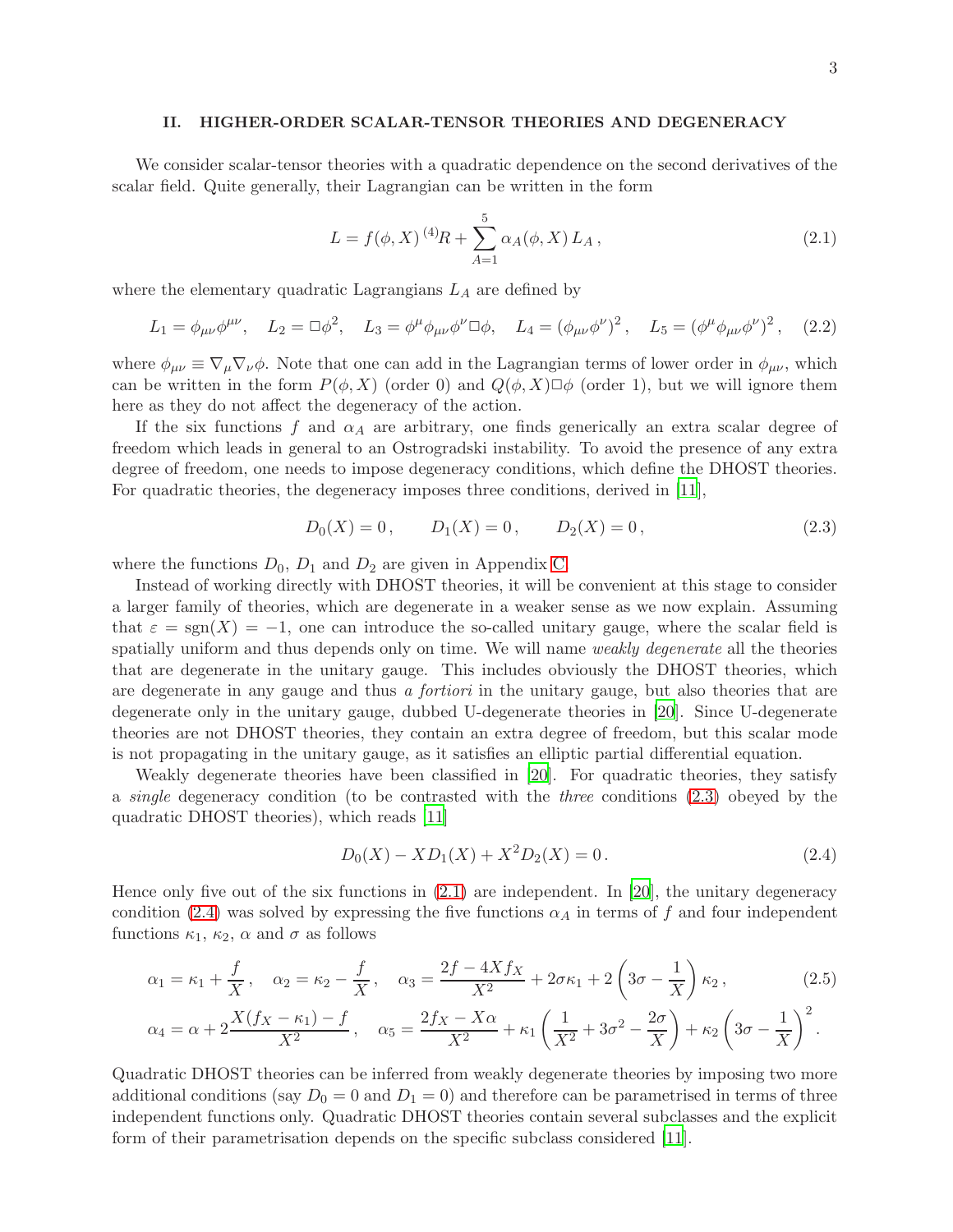## <span id="page-3-0"></span>III. GEOMETRIC FORMULATION

## A. Geometric Lagrangian

As emphasised in the introduction, the scalar field  $\phi$  naturally induces a preferred slicing of spacetime, which we are going to exploit. Let us first introduce various geometric tensors associated with this slicing. The intrinsic geometry of any constant  $\phi$  hypersurface  $\Sigma_{\phi}$  is characterized by the three-dimensional induced metric

<span id="page-3-4"></span>
$$
h_{\mu\nu} \equiv g_{\mu\nu} - \varepsilon n_{\mu} n_{\nu} , \qquad n_{\mu} \equiv \frac{\phi_{\mu}}{\sqrt{|X|}} , \qquad (3.1)
$$

where  $n_{\mu}$  is the unit vector orthogonal to  $\Sigma_{\phi}$ . One can also introduce the Riemann tensor  ${}^{(3)}R_{\mu\nu\rho\sigma}$ associated with  $h_{\mu\nu}$ , the extrinsic curvature tensor and the "acceleration" vector, the components of the latter being respectively given by

$$
K_{\mu\nu} \equiv h^{\alpha}_{\mu} h^{\beta}_{\nu} \nabla_{\alpha} n_{\beta} , \qquad a_{\mu} \equiv n^{\nu} \nabla_{\nu} n_{\mu} . \tag{3.2}
$$

By expressing these quantities explicitly in terms of the scalar field and of its derivatives, one notes that both  $K_{\mu\nu}$  and  $a^{\mu}$  are linear in  $\phi_{\mu\nu}$  as shown in [\(A3\)](#page-8-0). This suggests to rewrite the quadratic Lagrangian in terms of the square of these quantities. In the following, we will therefore examine theories whose action reads

<span id="page-3-2"></span>
$$
S[g_{\mu\nu}, \phi] = \int d^4x \sqrt{-g} \left( \frac{M_{\rm P}^2}{2} {}^{(4)}R + L_{\phi} \right) , \qquad (3.3)
$$

with a Lagrangian term  $L_{\phi}$  of the form

$$
L_{\phi} = \lambda_1^{(3)}R + \lambda_2 \,\varepsilon \, K^2 + \lambda_3 \, a^2 + \lambda_4 \,\varepsilon \, K_{\mu\nu} K^{\mu\nu} \,, \tag{3.4}
$$

where  $\lambda_A$  are arbitrary functions of  $\phi$  and X. We have also included a dependence on the threedimensional scalar curvature of  $\Sigma_{\phi}$ .

It turns out that using only the first three terms, i.e. choosing  $\lambda_4 = 0$ , will be sufficient for our purpose as we will explain later. The total action is thus

<span id="page-3-1"></span>
$$
S[g_{\mu\nu}, \phi] = \int d^4x \sqrt{-g} \left( \frac{1}{2} M_P^{2\ (4)} R + \lambda_1^{(3)} R + \lambda_2 \,\varepsilon \, K^2 + \lambda_3 \, a^2 \right) \,, \tag{3.5}
$$

which, using the relations in Appendix [A,](#page-8-1) yields a quadratic action of the form  $(2.1)$ , plus lower order terms also given in Appendix [A](#page-8-1) which we do not discuss here, with the coefficients

<span id="page-3-3"></span>
$$
f = \frac{M_{\rm P}^2}{2} + \lambda_1, \quad \alpha_1 = \frac{\lambda_1}{X}, \quad \alpha_2 = \frac{\lambda_2 - \lambda_1}{X},
$$
  

$$
\alpha_3 = \frac{2\lambda_1 - 4X\lambda_1X - 2\lambda_2}{X^2}, \quad \alpha_4 = \frac{4X\lambda_1X - 2\lambda_1 + \lambda_3}{X^2}, \quad \alpha_5 = \frac{\lambda_2 - \lambda_3}{X^3}.
$$
 (3.6)

It is immediate to check that this quadratic Lagangian is indeed weakly degenerate, as it is of the form  $(2.5)$  with

$$
f = \frac{M_{\rm P}^2}{2} + \lambda_1 \,, \quad \kappa_1 = -\frac{M_{\rm P}^2}{2X} \,, \quad \kappa_2 = \frac{M_{\rm P}^2 + 2\lambda_2}{2X} \,, \quad \sigma = 0 \,, \quad \alpha = \frac{\lambda_3 + 2X\lambda_{1X}}{X^2} \,. \tag{3.7}
$$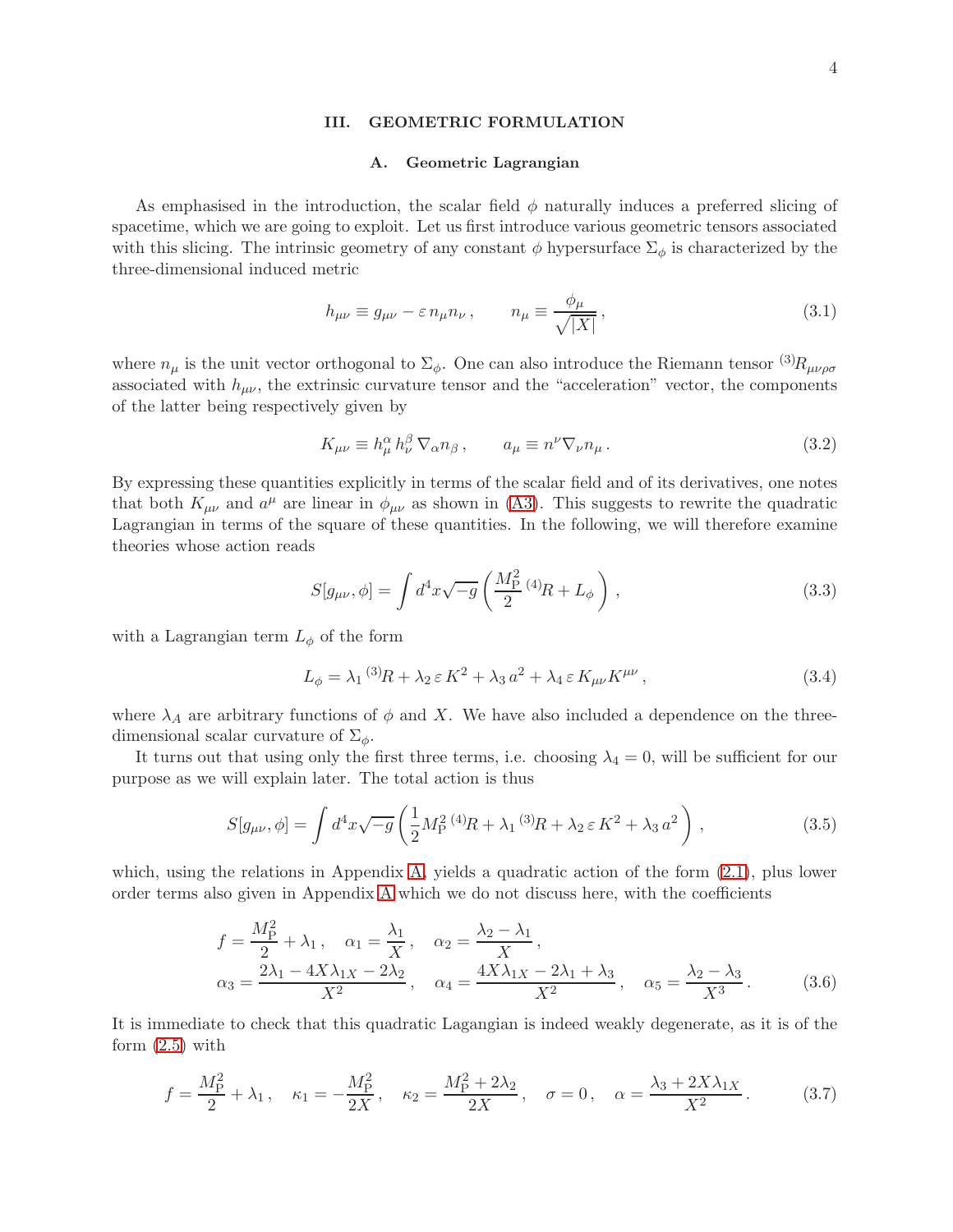#### <span id="page-4-2"></span>B. Disformal transformations

We now perform a disformal transformation  $(1.1)$  of the action  $(3.5)$ , using the formulas derived in [\[15](#page-15-6)] and recalled in Appendix [D.](#page-13-0) The quadratic part of the new action is still weakly degenerate, i.e. of the form [\(2.5\)](#page-2-3) with the coefficients

$$
\sigma = \frac{A_X}{A}, \quad \kappa_1 = -\frac{M_P^2}{2X} \frac{A^{3/2}}{\sqrt{A+BX}}, \quad \kappa_2 = \frac{M_P^2 + 2\lambda_2}{2X} \frac{A^{3/2}}{\sqrt{A+BX}},
$$
  

$$
f = \frac{M_P^2 + 2\lambda_1}{2} \sqrt{A(A+BX)}, \quad \alpha = A(\lambda_1, \lambda_3, A, B),
$$
 (3.8)

where we do not write explicity  $\mathcal A$  as it is rather cumbersome (but it can be deduced from the expression  $(3.9)$  given below<sup>4</sup>). Interestingly, the new theory  $(3.8)$  is parametrised by five independent functions, as many functions as required to span the whole family of weakly degenerate theories.

Conversely, given a weakly degenerate theory defined by the set of functions  $(f, \kappa_1, \kappa_2, \sigma, \alpha)$ , one can successively invert the relations [\(3.8\)](#page-4-2) and determine A from  $\sigma$ , B from  $\kappa_1$ ,  $\lambda_2$  from  $\kappa_2$  and  $\lambda_1$  from f. The last relation yields  $\lambda_3$ , which reads

<span id="page-4-1"></span>
$$
\lambda_3 = \frac{2(X\alpha - 2f\sigma(2 + X\sigma) + 2f_X(1 + 4X\sigma))X^2\kappa_1^3}{M^2A^2(3\kappa_1(X\sigma - 1) - 2X\kappa_1X)^2}.
$$
\n(3.9)

This proves that any weakly degenerate action can be obtained from a disformal transformation of the action [\(3.5\)](#page-3-1). As a conclusion, [\(3.5\)](#page-3-1) provides us with a complete parametrization, up to disformal transformations, of quadratic weakly degenerate theories.

Since the family of weakly degenerate theories is parametrised by five free functions and that disformal transformations depend on two free functions, only three functions are needed to parametrise the geometric frame<sup>5</sup>.

Finally, let us note that, although our intuitive reasoning was based on the unitary gauge, which implicitly assumes that the hypersurfaces  $\Sigma_{\phi}$  are spacelike, i.e.  $\varepsilon = -1$ , the relation between the actions [\(2.1\)](#page-2-1) with coefficients [\(2.5\)](#page-2-3) and [\(3.5\)](#page-3-1) can be obviously extended to the case  $\varepsilon = +1$  even if they can no longer be interpreted as weakly degenerate actions.

## <span id="page-4-0"></span>IV. GEOMETRIC FORMULATION OF DHOST THEORIES

All the subclasses of DHOST theories are stable under disformal transformations, as shown in [\[15\]](#page-15-6). This implies that once the DHOST theories in the geometric frame have been classified, the classification can immediately be extended to the whole family of DHOST theories, as they are all generated by disformal transformations from the geometric frame actions.

$$
\alpha = \frac{M^2 A^2 (3\kappa_1 (X\sigma - 1) - 2X\kappa_{1X})^2}{2X^3 \kappa_1^3} \lambda_3 + \frac{2f\sigma (2 + X\sigma) - 2f_X (1 + 4X\sigma)}{X}.
$$

Then, one substitutes f,  $\kappa_1$  and  $\sigma$  by their expressions [\(3.8\)](#page-4-2) in terms of A, B and  $\lambda_1$  to get A explicitly.

<sup>&</sup>lt;sup>4</sup> Indeed, the expression of  $\mathcal A$  can be obtained directly from [\(3.9\)](#page-4-1) which gives

<sup>&</sup>lt;sup>5</sup> This is the reason why we chose  $\lambda_4 = 0$  in [\(3.4\)](#page-3-2). Note that one could have made different choices to reduce the number of free functions, e.g. one could impose  $\lambda_2 = 0$ ,  $\lambda_1 = 0$  or another linear relation between the four functions  $\lambda_A$ . However, one would lose the remarkable simplicity of the geometric frame, specially in class I [\(4.1\)](#page-5-0).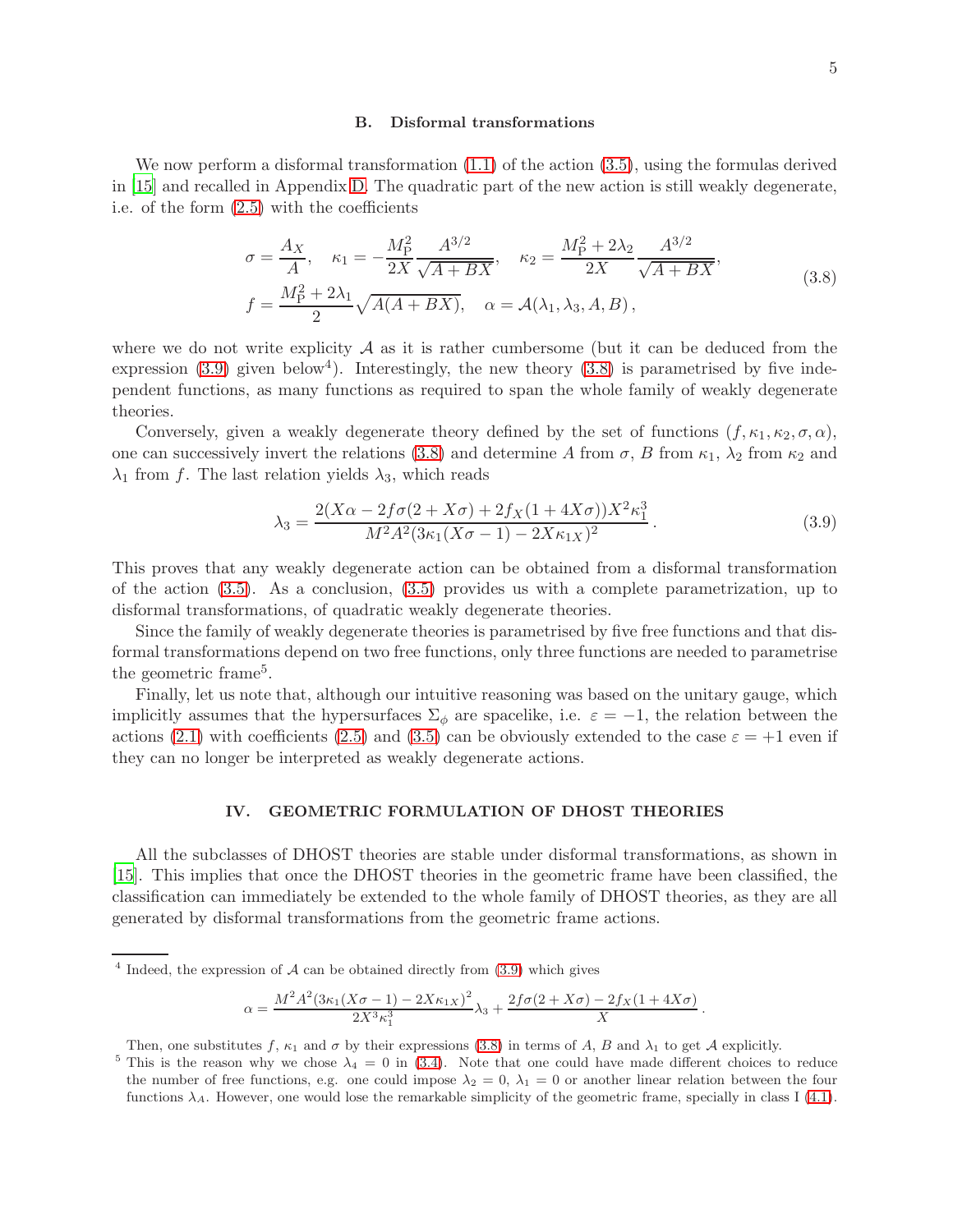#### A. DHOST theories in class I

Class I is characterized by the relation  $\alpha_1 = -\alpha_2$ , which is equivalent to  $\lambda_2 = 0$  according to [\(3.6\)](#page-3-3). Under this assumption, the first degeneracy condition  $D_0 = 0$  is automatically satisfied and the two other conditions, remarkably, both reduce to  $\lambda_3 = 0$  (see Appendix [C\)](#page-12-0). DHOST theories in class I, when expressed in the geometric frame, are thus of the very simple form

<span id="page-5-0"></span>
$$
S_{\rm I} = \int d^4x \sqrt{-g} \left( \frac{1}{2} M_{\rm P}^2 \, {}^{(4)}\!R + \lambda_1 \, {}^{(3)}\!R \right) \qquad \text{(class I)} \,. \tag{4.1}
$$

Within the class I, one finds the subclass Ib characterized by  $\alpha_1 = f/X$ . It is then clear from the first relation in [\(3.6\)](#page-3-3) that this subclass corresponds to the action [\(4.1\)](#page-5-0) with  $M_{\rm P} = 0$ , i.e. a pure three-dimensional curvature term, which does not contain tensor modes [\[15](#page-15-6)] .

Let us discuss further the subclass Ia, which is the most interesting from a physical point of view. The simplest theory in the geometric frame is obviously General Relativity, with  $\lambda_1 = 0$ . Via disformal transformations, it generates a family of DHOST theories parametrised by two functions, A and B. Let us stress that the speed  $c<sub>g</sub>$  of gravitational waves is modified via a disformal transformation as the causal structure is modified. From an initial value  $c_g^2 = 1 + 2\lambda_1/M_P^2$  in the geometric frame<sup>6</sup> , one gets after disformal transformation

$$
c_g^2 = \left(1 + \frac{BX}{A}\right)\left(1 + \frac{2\lambda_1}{M_P^2}\right). \tag{4.3}
$$

As expected, only conformal transformations, i.e. with  $B = 0$ , leave  $c_q$  invariant. Consequently, theories Ia such that  $c_q = c$  (for any solution) can be obtained from a theory with arbitrary  $\lambda_1$  in the geometric frame (for which  $c_g \neq c$ ) via a disformal transformation that compensates the initial detuning of  $c_q$  from c so that the final DHOST theory verifies  $c_q = c$  (which is equivalent to the condition  $\alpha_1 = 0$  in the original DHOST formulation [\[25](#page-15-14)[–27\]](#page-15-15)).

Note that the DHOST theories that can play the role of dark energy while satisfying both  $c_q = c$ and the GW decay constraint [\[28](#page-15-16)], as suggested by the GW170817 observation [\[29](#page-15-17)], correspond to the theories generated via conformal transformations  $(B = 0)$  from General Relativity in the geometric frame, i.e. with  $\lambda_1 = 0$ . The cosmology of such theories has been explored in [\[30](#page-15-18)]. However, since the LIGO-Virgo measurements probe wavelengths many orders of magnitude smaller than cosmological scales, these constraints do not necessarily apply on cosmological scales (see e.g. [\[31\]](#page-15-19)), leaving the other DHOST theories still relevant for cosmology [\[32](#page-15-20)].

In addition to the geometric frame introduced in the present work, another convenient frame for the theories Ia, is the "Horndeski frame" where the corresponding action is of the Horndeski form (up to lower order terms), i.e.

<span id="page-5-1"></span>
$$
S_H[g_{\mu\nu}, \phi] = \int d^4x \sqrt{-g} \left( F^{(4)}R + 2F_X(L_1 - L_2) \right) \,. \tag{4.4}
$$

$$
S_{\rm I} = \frac{1}{2} M_{\rm P}^2 \int d^4 x \sqrt{-g} \left[ \left( 1 + 2\lambda_1 / M_{\rm P}^2 \right)^{(3)} R + \varepsilon \left( K^2 - K_{\mu\nu} K^{\mu\nu} \right) \right], \tag{4.2}
$$

and then we obtain  $c_g^2$  as the ratio of the coefficient of  $^{(3)}R$  with the coefficient of  $-\varepsilon K_{\mu\nu}K^{\mu\nu}$ .

<sup>&</sup>lt;sup>6</sup> The quantity  $c_g^2$  is easily obtained from the coefficients of the time derivatives and spatial gradients of the tensor modes in the action. In practice, using the Gauss-Codazzi identity [\(A5\)](#page-9-0), we express  $^{(4)}R$  in terms of  $^{(3)}R$  and  $K_{\mu\nu}$ so that the action [\(4.1\)](#page-5-0) becomes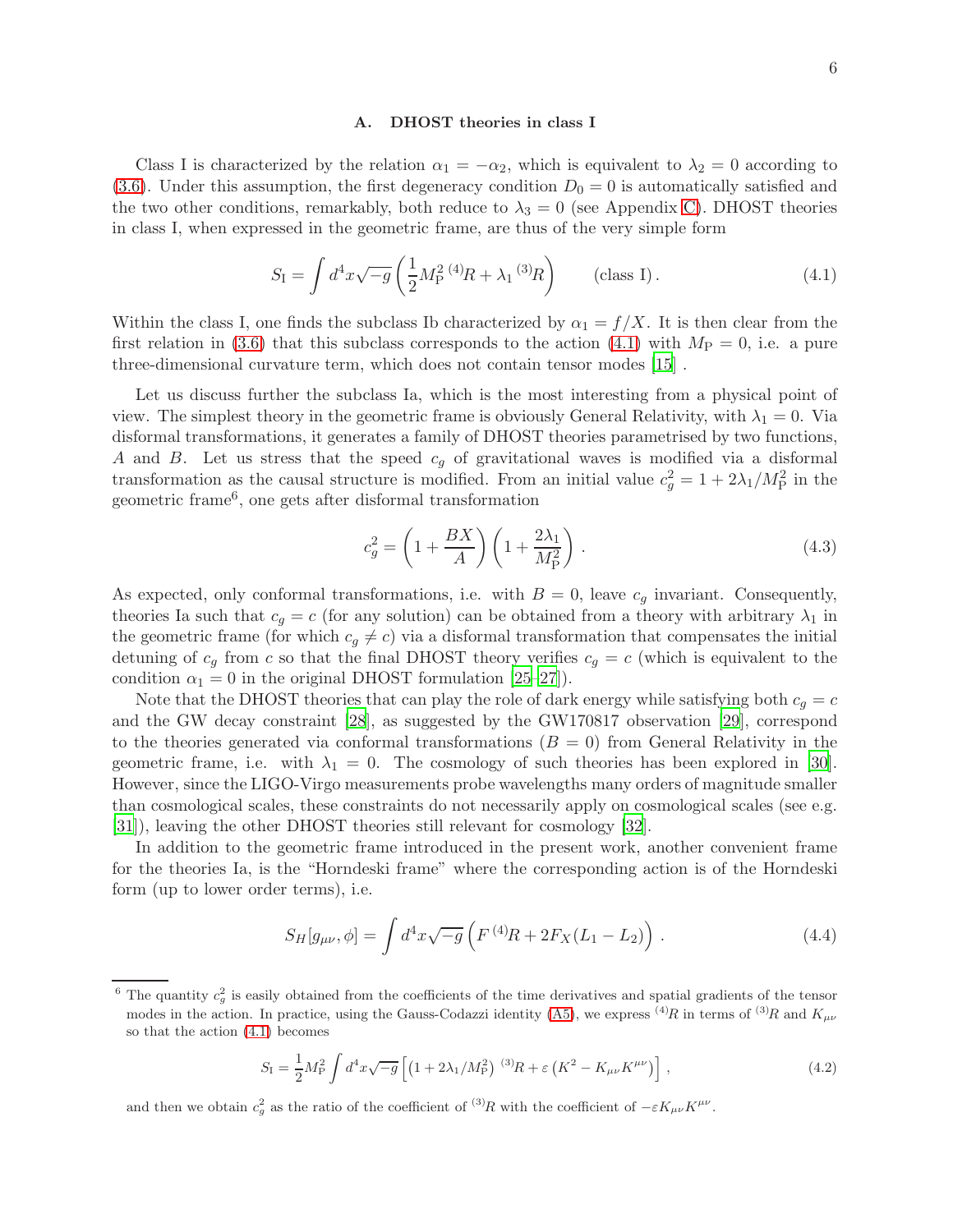It is thus interesting to derive explicity the disformal transformation that relates these two frames. Given any (quadratic) Horndeski action, characterized by a function  $F(\phi, X)$ , one can define

$$
\lambda_1 = -\frac{M_P^2}{2} + \frac{2}{M_P^2} F(F - 2XF_X),\tag{4.5}
$$

and verify that the disformal transformation of  $(4.1)$  with  $A = sg(F - 2XF_X) \in \{+1, -1\}$  and

$$
AB = \frac{M_{\rm P}^4}{4X(2XF_X - F)^2} - \frac{1}{X},\tag{4.6}
$$

gives exactly [\(4.4\)](#page-5-1). Note that we have necessarily  $2XF_X - F \neq 0$  since we are not in the class Ib.

## B. DHOST theories in the classes II and III

# 1. Classification

Let us first discuss DHOST theories in the class III, characterized by  $f = 0$ , i.e.

$$
\lambda_1 = -\frac{M_P^2}{2} \qquad \text{(class III)}.
$$
\n
$$
\tag{4.7}
$$

If  $M_P \neq 0$ , the degeneracy conditions  $D_1 = 0$  and  $D_2 = 0$  then imply

$$
\lambda_3 = 0
$$
 (subclass IIIa) or  $\lambda_2 = -\frac{M_P^2}{3}$  (subclass IIIb), (4.8)

corresponding to the subclasses IIIa and IIIb respectively. Finally, the case  $M_{\rm P} = 0$  and thus  $\lambda_1 = 0$ , with  $\lambda_3$  and  $\lambda_2$  free, corresponds to the subclass IIIc, which does not contain tensor modes.

Let us now turn to the class II, which contains the theories that are neither in class I or in class III. From the degeneracy conditions [\(C3\)](#page-12-1), one finds that the class IIa is characterized by

<span id="page-6-1"></span>
$$
\lambda_1 + \frac{M_{\rm P}^2}{2} = f(X) = \xi \sqrt{|X|}, \qquad \lambda_3 = 0, \qquad \text{(subclass IIa)}.
$$
 (4.9)

where  $\xi$  is a constant. The class IIb is characterized by two free functions,  $\lambda_1$  and  $\lambda_2$ , and the conditions

$$
M_{\rm P} = 0, \qquad \lambda_3 = 2 \frac{(\lambda_1 - 2X\lambda_{1X})^2}{\lambda_1} \qquad \text{(subclass IIb)}.
$$
 (4.10)

which solve the degeneracy conditions.

As a consequence, any DHOST theory in the class II can be described by the action

<span id="page-6-0"></span>
$$
S_{II}[g_{\mu\nu}, \phi] = \xi \int d^4x \sqrt{-g|X|} \,^{(3)}R - \frac{M_P^2}{2} \varepsilon \int d^4x \sqrt{-g} \left( K_{\mu\nu} K^{\mu\nu} - (1 - \mu_2) \, K^2 \right) \tag{4.11}
$$

$$
= \xi \int d^4x \sqrt{|h|} \,^{(3)}\!R - \frac{M_P^2}{2} \varepsilon \int d^4x \sqrt{-g} \left( K_{\mu\nu} K^{\mu\nu} - (1 - \mu_2) \, K^2 \right) \,, \tag{4.12}
$$

where we used the relation [\(A10\)](#page-9-1) between the determinants  $g$  and  $h$  and we introduced the dimensionless parameter  $\mu_2 \equiv 2\lambda_2/M_P^2$ . Interestingly the three-dimensional Ricci term in this action reduces exactly to the three-dimensional Einstein-Hilbert Lagrangian for the metric  $h_{\mu\nu}$  but integrated over the four-dimensional space-time.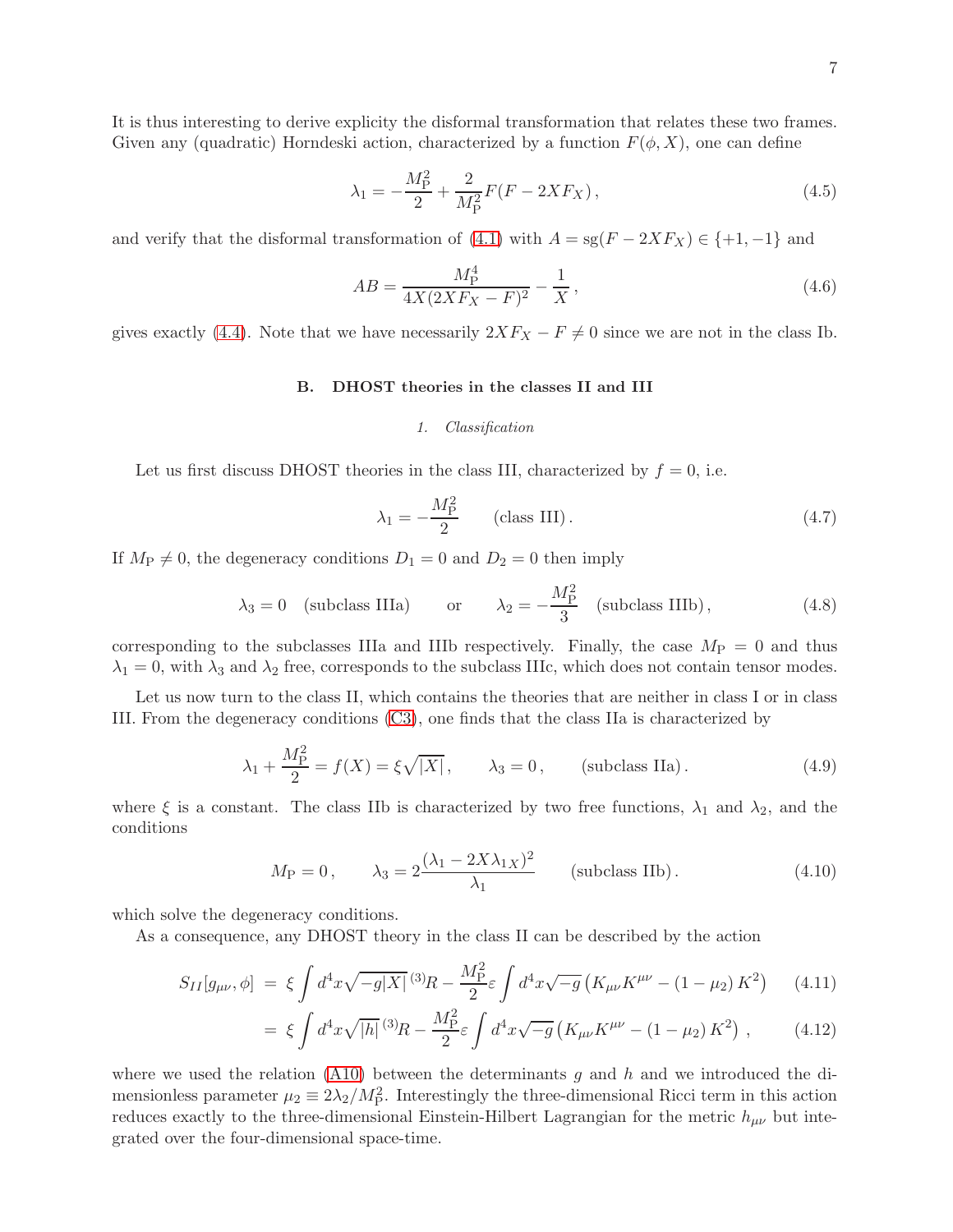#### 2. Instabilities

The geometric frame reformulation [\(4.12\)](#page-6-0) of DHOST theories in class II is particularly convenient to see that these theories are plagued by instabilities, as originally shown in [\[33](#page-15-21)]. Indeed, if one considers solutions with  $\varepsilon = -1$  in the unitary gauge, spatial gradients in the equations of motion of the (scalar and tensor) fields can only originate from the  ${}^{(3)}R$  term in the action.

Let us consider a homogeneous and isotropic background, with scale factor  $a(t)$  and scalar field  $\phi(t)$ . In the unitary gauge, the perturbations about such a background are fully encoded in the scalar perturbation  $\zeta$  and the tensor perturbation  $\gamma_{ij}$  of the three-dimensional metric  $h_{ij}$ ,

$$
h_{ij} = a^2(t)e^{2\zeta}(\delta_{ij} + \gamma_{ij}),
$$
\n(4.13)

where latin letters  $(i, j, \dots)$  hold for spatial indices. When we substitute this expression into the the  $(3)$ R term which appears in  $(4.12)$ , we obtain at quadratic order in the perturbations

<span id="page-7-1"></span>
$$
\int d^4x \sqrt{h} \,^{(3)}R = \int d^4x \, a \, \left( -\frac{1}{4} \partial_k \gamma_{ij} \, \partial^k \gamma^{ij} + \partial_i \zeta \, \partial^i \zeta + o(\gamma^2, \zeta^2, \gamma \zeta) \right) \,. \tag{4.14}
$$

Hence, we immediately see that the gradient term of the scalar mode  $\zeta$  has an opposite sign compared to the tensor modes and therefore there will be necessarily a gradient instability either in the tensor sector or in the scalar sector<sup>7</sup>. Thus, we recover very easily the result that DHOST theories in class II are unstable [\[33](#page-15-21)]. We see that this instability is closely related to the form [\(4.9\)](#page-6-1) of  $\lambda_1$  which is necessary to select a DHOST theory among weakly degenerate theories.

## <span id="page-7-0"></span>V. CONCLUSION

In this work, we have obtained a strikingly simple reformulation of quadratic DHOST theories (and of weakly degenerate theories), based on a Lagrangian involving a few geometrical terms associated with the three-dimensional constant  $\phi$  hypersurfaces, in addition to the standard Einstein-Hilbert term. This geometric frame action describes only a subset of DHOST theories but the rest of the family can be "generated" from this subset via disformal transformations.

Moreover, since the various subclasses of DHOST theories are stable under disformal transformations, it is sufficient to classify the subset of theories in the geometric frame to automatically generalise this classification to the whole family. A compelling illustration is given by the subclass Ia, the most interesting class from a phenomenological perspective, which includes Horndeski's theories. In the original classification of DHOST theories, this subclass is parametrised by the three functions f,  $\alpha_1$  and  $\alpha_3$ , while the other functions are expressed in terms of these, with rather ugly expressions for  $\alpha_4$  and  $\alpha_5$ . By contrast, in this new geometric perspective, the subclass Ia arises from an geometric frame action that depends on a single function  $\lambda_1$  multiplying the threedimensional curvature, all the other theories being obtained via disformal transformations. The subclass Ia is thus parametrised by the three functions  $\lambda_1$ , A and B. One can proceed similarly for the other DHOST subclasses, as well as for all the quadratic weakly degenerate theories which are also of the form [\(3.5\)](#page-3-1).

<sup>&</sup>lt;sup>7</sup> In the case where  $\varepsilon = +1$ , one cannot take the unitary gauge anymore, but instead one could fix  $\phi$  to be one of the three spatial coordinates. Hence, a similar analysis would lead to a quadratic action of the form  $(4.14)$  with  $(i, j, k)$ three-dimensional space-time indices while the terms with  $K_{\mu\nu}$  in [\(4.12\)](#page-6-0) would involve now (space-like) gradients of the fields only. Therefore, the only kinetic terms of the scalar field and of the tensor modes would be contained in [\(4.14\)](#page-7-1) and we clearly see that they have opposite signs, which means that there would be a ghost instability.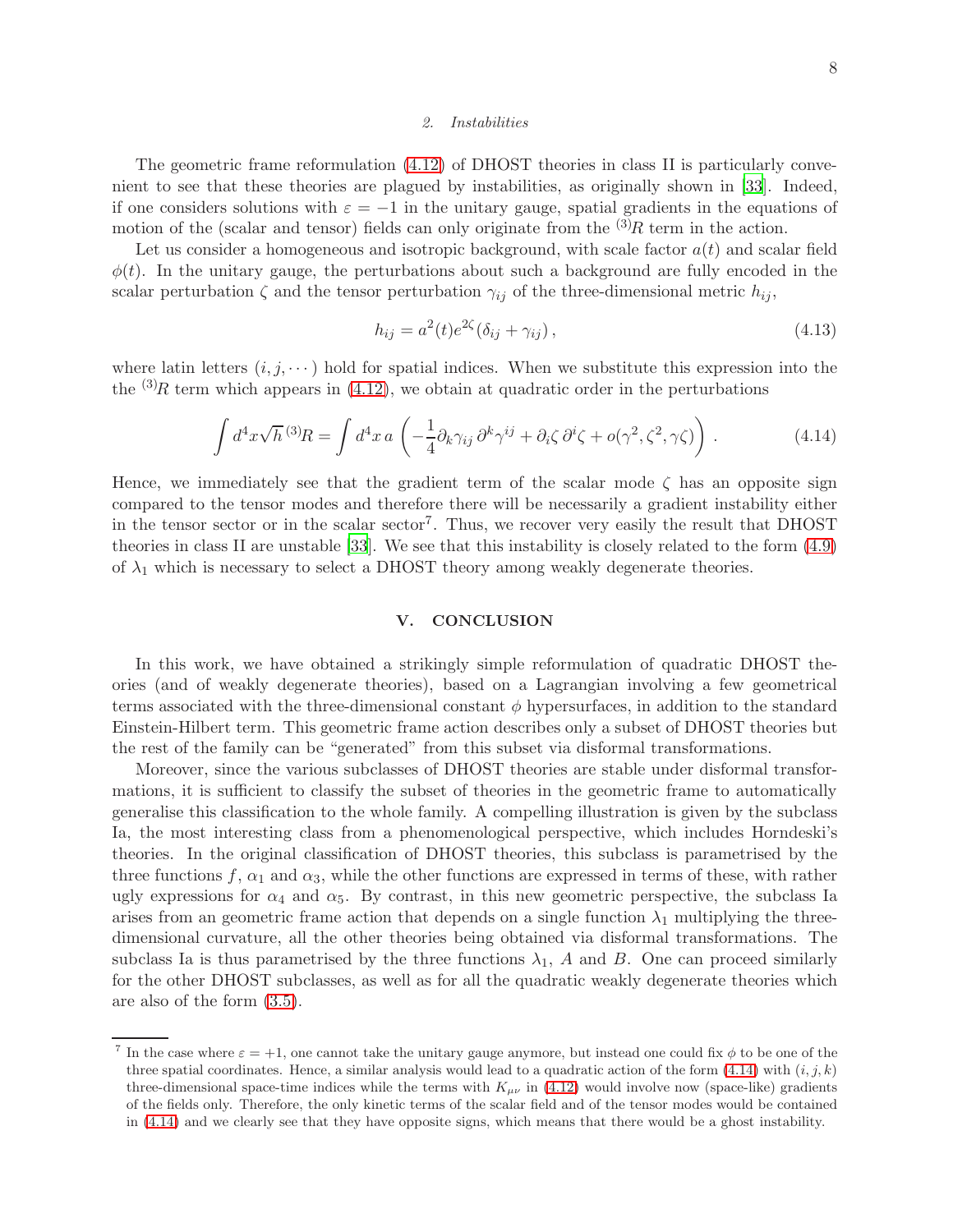As we have argued in this article, the geometric frame perspective is appealing to understand and analyse the underlying dynamical structure of DHOST theories, similarly to the Einstein frame in traditional scalar-tensor theories. However we should stress that, in the presence of matter, it is much more convenient in general, from a practical point of view, to stick to the physical frame where matter is minimally coupled to the metric rather than to move to the geometric frame. Indeed, matter would be disformally coupled to geometric frame metric, with the functions A and B usually defined only implicitly. This would make the calculations in this frame very cumbersome. For concrete applications, it is thus more appropriate to work directly with the original formulation and to add matter minimally coupled to the metric in [\(2.1\)](#page-2-1). Scalar-tensor theories that are disformally related thus correspond to physically distinct theories since matter is minimally coupled to both theories.

By contrast, the geometric frame approach should be useful to get a better intuitive understanding of DHOST theories as well as for their classification, or to study their generic properties invariant under disformal transformations, such as the instabilities in classes II and III. In this respect, it would be interesting to extend the geometric frame description to include the cubic DHOST theories, whose classification in the standard formulation is even more involved than for the quadratic case. We plan to explore this question in a future work.

## Acknowledgments

We would like to thank Christos Charmousis for very instructive discussions. KN acknowledges support from the CNRS grant 80PRIME and thanks ENS for their hospitality.

# <span id="page-8-1"></span>Appendix A: Uniform scalar field hypersurfaces  $\Sigma_{\phi}$  and the geometric frame

This section is devoted to recall useful geometrical properties of the uniform scalar field hypersurfaces  $\Sigma_{\phi}$  and its consequences of the reformulation of DHOST and weakly degenerate theories.

# 1. Geometry of the hypersurfaces  $\Sigma_{\phi}$

The geometry of  $\Sigma_{\phi}$  is fully characterized by the induced metric  $h_{\mu\nu}$  and its four-dimensional normal  $n_{\mu}$  [\(3.1\)](#page-3-4),

$$
h_{\mu\nu} \equiv g_{\mu\nu} - \varepsilon n_{\mu} n_{\nu} , \qquad n_{\mu} \equiv \frac{\phi_{\mu}}{\sqrt{|X|}} , \qquad \varepsilon \equiv \text{sg}(X) . \tag{A1}
$$

From these two tensors one can construct the extrinsic curvature tensor and the "acceleration" vector, their components being respectively given by

$$
K_{\mu\nu} \equiv h^{\alpha}_{\mu} h^{\beta}_{\nu} \nabla_{\alpha} n_{\beta} , \qquad a_{\mu} \equiv n^{\nu} \nabla_{\nu} n_{\mu} . \tag{A2}
$$

Their explicit expressions in terms of  $\phi$ , its first derivatives  $\phi_{\mu}$  and its second derivatives  $\phi_{\mu\nu}$ can be easily computed:

<span id="page-8-0"></span>
$$
a_{\mu} = -\frac{1}{2|X|} h_{\mu\nu} X^{\nu} , \quad K_{\mu\nu} = \frac{1}{\sqrt{|X|}} \left[ \phi_{\mu\nu} + \frac{\phi^{\alpha} X_{\alpha}}{2X^2} \phi_{\mu} \phi_{\nu} - \frac{1}{2X} \left( \phi_{\mu} X_{\nu} + \phi_{\nu} X_{\mu} \right) \right], \tag{A3}
$$

where  $X_{\mu} \equiv \partial_{\mu} X = 2\phi_{\mu\nu}\phi^{\nu}$ .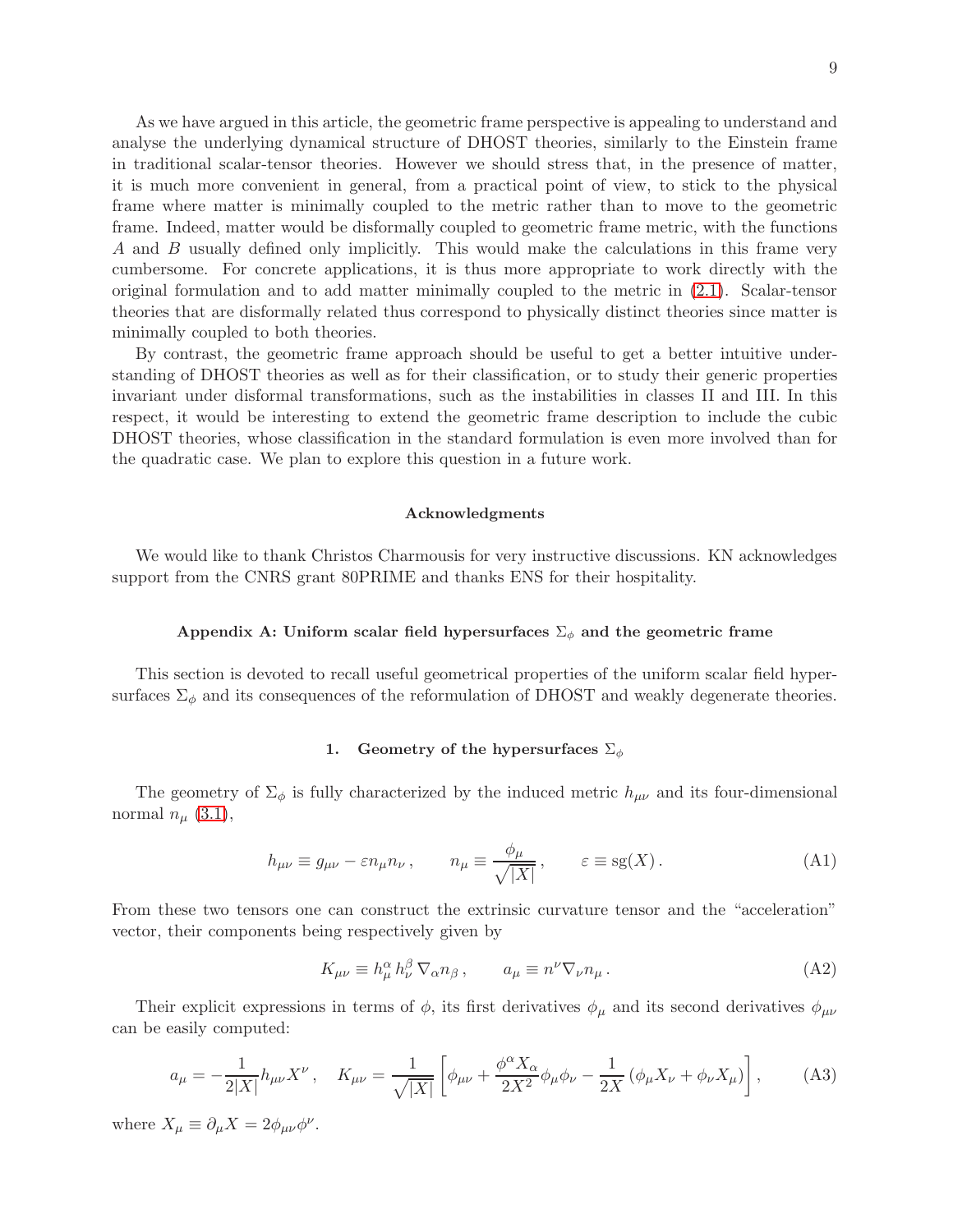The induced three-dimensional Riemann tensor is also of great importance. It is given by

$$
{}^{(3)}R_{\mu\nu\rho\sigma} = h^{\alpha}_{\mu}h^{\beta}_{\nu}h^{\gamma}_{\rho}h^{\delta}_{\sigma}{}^{(4)}R_{\alpha\beta\gamma\delta} + \varepsilon(K_{\mu\rho}K_{\nu\sigma} - K_{\nu\rho}K_{\mu\sigma}). \tag{A4}
$$

This relation enables us to compute the three-dimensional Ricci tensor and the Ricci scalar which is given by the Gauss-Codazzi relation,

<span id="page-9-0"></span>
$$
^{(3)}R = {}^{(4)}R - \varepsilon \left[ K^2 - K_{\mu\nu}K^{\mu\nu} - 2\nabla_{\mu}(a^{\mu} - Kn^{\mu}) \right] \,. \tag{A5}
$$

To obtain a more explicit form, we can use the following equations,

$$
\varepsilon K^2 = \frac{1}{X} L_2 - \frac{2}{X^2} L_3 + \frac{1}{X^3} L_5, \tag{A6}
$$

$$
\varepsilon K_{\mu\nu} K^{\mu\nu} = \frac{1}{X} L_1 - \frac{2}{X^2} L_4 + \frac{1}{X^3} L_5, \tag{A7}
$$

$$
a^2 = \frac{1}{X^2}L_4 - \frac{1}{X^3}L_5,
$$
\n(A8)

where  $L_A$  are the elementary quadratic Lagrangians  $(2.2)$ , together with the relation

$$
\varepsilon \int d^4x \sqrt{-g} f \nabla_{\mu} (a^{\mu} - Kn^{\mu}) = \int d^4x \sqrt{-g} \left[ -\frac{2f_X}{X} L_3 + \frac{2f_X}{X} L_4 + \frac{f_{\phi}}{X} (X \Box \phi - \phi_{\mu\nu} \phi^{\mu} \phi^{\nu}) \right],
$$
(A9)

where f is an arbitrary function of  $\phi$  and X,  $f_X$  its derivative with respect to X and  $f_{\phi}$  its derivative with respect to  $\phi$ .

Finally, one can express the determinant g of the metric  $g_{\mu\nu}$  in terms of the determinant h of  $h_{\mu\nu}$  and X as follows

<span id="page-9-1"></span>
$$
g = \frac{1}{24} \epsilon^{\mu_1 \nu_1 \rho_1 \sigma_1} \epsilon^{\mu_2 \nu_2 \rho_2 \sigma_2} g_{\mu_1 \mu_2} g_{\nu_1 \nu_2} g_{\rho_1 \rho_2} g_{\sigma_1 \sigma_2}
$$
  
= 
$$
\frac{1}{6X} \epsilon^{\mu_1 \nu_1 \rho_1 \sigma_1} \epsilon^{\mu_2 \nu_2 \rho_2 \sigma_2} h_{\mu_1 \mu_2} h_{\nu_2 \nu_2} h_{\rho_1 \rho_2} \phi_{\sigma_1} \phi_{\sigma_2} = \frac{h}{X},
$$
 (A10)

which follows from the very definition of the determinant and  $\epsilon_{\mu\nu\rho\sigma}$  is the fully antisymmetric four-dimensional tensor.

# 2. DHOST theories in the geometric frame

As a consequence, the simplified action [\(1.3\)](#page-1-0)

$$
S[g_{\mu\nu}, \phi] = \int d^4x \sqrt{-g} \left( \frac{1}{2} M_P^{2\ (4)} R + \lambda_1^{(3)} R + \lambda_2 \,\varepsilon \, K^2 + \lambda_3 \, a^2 \right), \tag{A11}
$$

can be reformulated as a sum of a quadratic action in the more usual form  $(2.1)$  with the coefficients,

$$
f = \frac{M_{\rm P}^2}{2} + \lambda_1, \quad \alpha_1 = \frac{\lambda_1}{X}, \quad \alpha_2 = \frac{\lambda_2 - \lambda_1}{X},
$$
  

$$
\alpha_3 = \frac{2\lambda_1 - 4X\lambda_1X - 2\lambda_2}{X^2}, \quad \alpha_4 = \frac{4X\lambda_1X - 2\lambda_1 + \lambda_3}{X^2}, \quad \alpha_5 = \frac{\lambda_2 - \lambda_3}{X^3}, \quad (A12)
$$

supplemented with a k-essence and a cubic galileon action given by

<span id="page-9-2"></span>
$$
\int d^4x \sqrt{-g} \frac{2\lambda_{1\phi}}{X} (X \Box \phi - \phi_{\mu\nu} \phi^{\mu} \phi^{\nu}) = \int d^4x \sqrt{-g} \left( (2X\beta_X + \beta) \Box \phi + \beta_{\phi} X \right) , \tag{A13}
$$

with  $X\beta = \lambda_{1\phi}$ . The identity [\(A13\)](#page-9-2) follows from the relation

<span id="page-9-3"></span>
$$
2\int d^4x \sqrt{-g} \,\beta_X \phi_{\mu\nu} \phi^{\mu} \phi^{\nu} = -\int d^4x \sqrt{-g} \left( X \beta_{\phi} + \beta \Box \phi \right) , \tag{A14}
$$

for any function  $\beta(\phi, X)$ .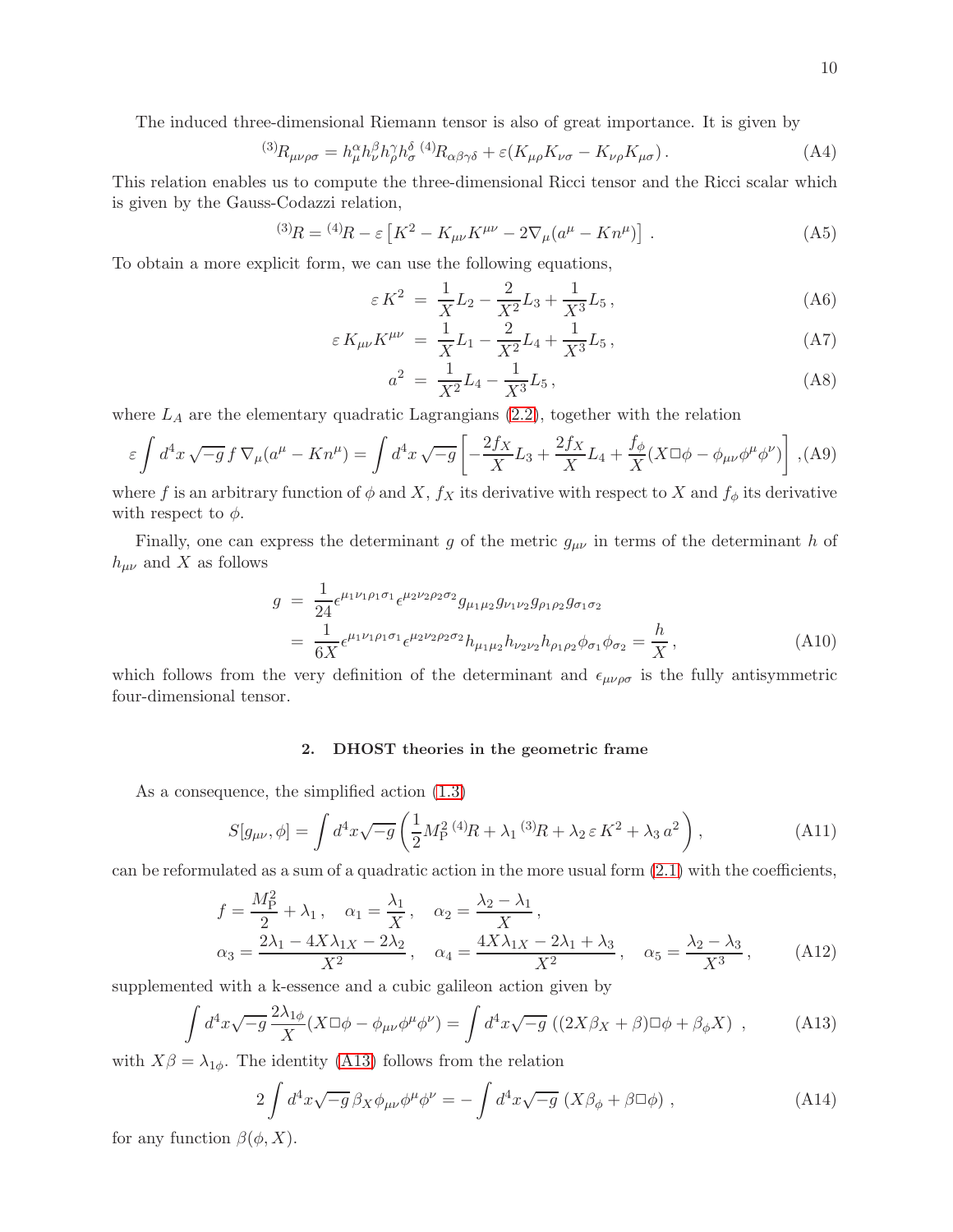## 3. Geometric formulation of the cubic Galileon

As we have shown that a quadratic DHOST action can be rewritten in a more geometrical way, it is natural to look for a way to replace the cubic galileon term  $Q(\phi, X) \Box \phi$  by a combination of  $K_{\mu\nu}$  and  $a_{\mu}$  as well. The only combination of these objects that is linear in  $\phi$  is the trace of  $K_{\mu\nu}$ . Therefore, we now consider the action

<span id="page-10-1"></span><span id="page-10-0"></span>
$$
S[g_{\mu\nu}, \phi] = \int d^4x \sqrt{-g} \left( \nu_0 + \nu_1 K \right) , \qquad (A15)
$$

where  $\nu_0$  and  $\nu_1$  are two arbitrary functions of X and  $\phi$ . Using [\(A3\)](#page-8-0), this action can be written as

$$
S[g_{\mu\nu}, \phi] = \int d^4x \sqrt{-g} \left[ \nu_0 + \alpha (\phi^{\mu} \phi^{\nu} \phi_{\mu\nu} - X \Box \phi) \right], \quad \alpha \equiv -\frac{\varepsilon \nu_1}{|X|^{3/2}}. \tag{A16}
$$

Using [\(A14\)](#page-9-3), we can show that, for any arbitrary function  $\alpha(\phi, X)$ ,

$$
\int d^4x \sqrt{-g} \,\alpha(\phi^\mu \phi^\nu \phi_{\mu\nu} - X \Box \phi) = -\frac{1}{2} \int d^4x \sqrt{-g} \left[ X A_\phi + (A + 2\alpha X) \Box \phi \right] \,,\tag{A17}
$$

where A is such that  $A_X = \alpha$ . As a consequence, the action [\(A15\)](#page-10-0) can be written as

$$
S[g_{\mu\nu}, \phi] = \frac{1}{2} \int d^4x \sqrt{-g} \left( 2\pi - X A_{\phi} - (A + 2\alpha X) \,\Box \phi \right) \,. \tag{A18}
$$

One recovers the well-known k-essence and cubic galileon terms associated with the functions P and Q given by,

<span id="page-10-2"></span>
$$
P(\phi, X) = \nu_0 - \frac{X}{2} A_{\phi}, \qquad Q(\phi, X) = -\frac{1}{2} (A + 2\alpha X) . \tag{A19}
$$

If the quadratic action [1.3](#page-1-0) is also taken into account, it gives a linear contribution given by [A13.](#page-9-2) One must therefore replace  $\alpha$  in [\(A16\)](#page-10-1) by

$$
\alpha = -\frac{\varepsilon \nu_1}{|X|^{3/2}} + \frac{2\lambda_{1\phi}}{X} \,. \tag{A20}
$$

# Appendix B: Equations of motion in the geometric frame

The expression and geometrical interpretation of DHOST theories are much simpler in this novel geometric frame than in the Horndeski frame. The equations of motion are also simpler and can be formulated in geometrical terms which could help finding solutions.

In this appendix, we compute the equations of motion of the Class I action [\(4.1\)](#page-5-0)

$$
S = \int d^4x \sqrt{-g} \left( \frac{1}{2} M_{\rm P}^2 \, ^{(4)}R + \lambda_1 \, ^{(3)}R + \nu_1 \, K + \nu_0 \right) \,, \tag{B1}
$$

to which we added (for purposes of generality) a k-essence term  $S_{\nu_0}$  associated with the function  $\nu_0(\phi, X)$  and a K-term  $S_{\nu_1}$  associated with the function  $\nu_1(\phi, X)$  [\(A15\)](#page-10-0). As we proved in the appendix [A,](#page-8-1) the K-term can be equivalently reformulated as a cubic Galileon up to k-essence terms.

Using the formulae

$$
\delta X = 2\phi^{\mu}\partial_{\mu}\delta\phi - \phi^{\mu}\phi^{\nu}\delta g_{\mu\nu}, \qquad (B2)
$$

$$
\delta h_{\mu\nu} = \delta g_{\mu\nu} + \frac{\delta X}{X^2} \phi_{\mu} \phi_{\nu} - \frac{\phi_{\mu} \partial_{\nu} \delta \phi + \phi_{\nu} \partial_{\mu} \delta \phi}{X}, \tag{B3}
$$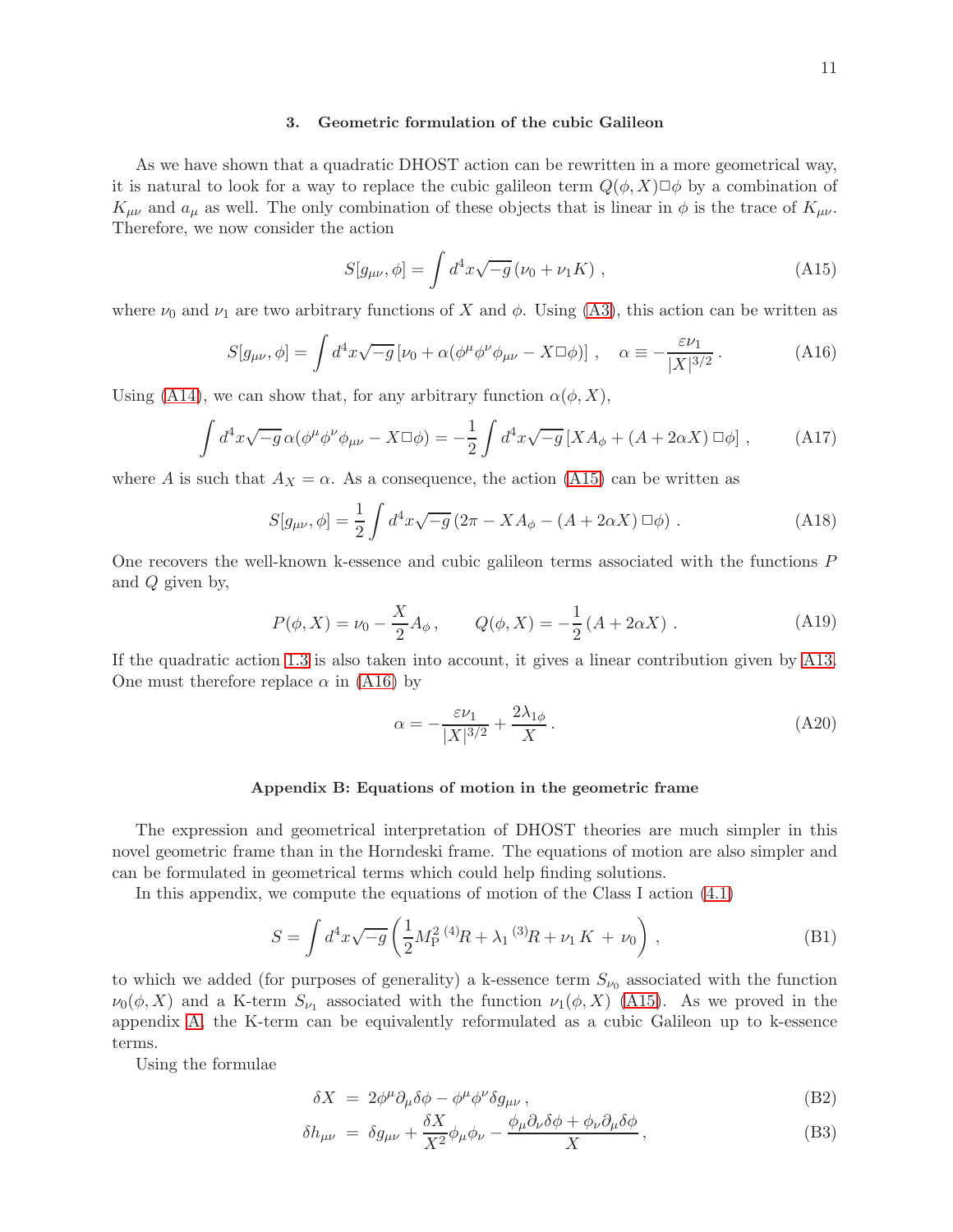for the infinitesimal variations of X and  $h_{\mu\nu}$  together with the relation  $h = Xg$  [\(A10\)](#page-9-1) between the determinants  $h = det(h_{\mu\nu})$  and  $g = det(g_{\mu\nu})$ , we show by a direct calculation that the equation of motion for the metric takes the standard form,

$$
\frac{M_{\rm P}^2}{2} \, {}^{(4)}G_{\mu\nu} \ = \ T_{\mu\nu}^{(\lambda_1)} + T_{\mu\nu}^{(\nu_1)} + T_{\mu\nu}^{(\nu_0)} \tag{B4}
$$

where  $T_{\mu\nu}^{(\nu_0)}$  and  $T_{\mu\nu}^{(\nu_1)}$  are the usual stress-energy tensors associated to the actions  $S_{\nu_0}$  and  $S_{\nu_1}$ respectively,

$$
T_{\mu\nu}^{(\nu_0)} = \frac{\nu_0}{2} g_{\mu\nu} - \nu_{0X} \phi_{\mu} \phi_{\nu} , \qquad T_{\mu\nu}^{(\nu_1)} = \frac{1}{2q} \left( \nu_{1\phi} - 2\nu_{1X} \Box \phi \right) \phi_{\mu} \phi_{\nu} , \tag{B5}
$$

where  $q \equiv |X|^{1/2}$ , while  $T_{\mu\nu}^{(\lambda_1)}$  is the stress-tensor energy associated to the three-dimensional Ricci term in  $(4.1)$ 

$$
T^{(\lambda_1)}_{\mu\nu} = -q \left[ \mu_1 \, {}^{(3)}\!G_{\mu\nu} + \mu_{1X} \, {}^{(3)}\!R \, \phi_\mu \phi_\nu + (h_{\mu\nu} \, {}^{3}\Box - {}^{3}\nabla_\mu \, {}^{3}\nabla_\nu) \mu_1 \right] \,, \tag{B6}
$$

where  ${}^{3}\nabla_{\mu}$  is the 3-dimensional covariant derivative with respect to  $h_{\mu\nu}$  and we introduced the notation  $\mu_1 \equiv \lambda_1/q$  for simplicity.

Even though the equation of motion for the scalar field is redundant as it can be deduced from the previous one, it is nonetheless useful to give its expression which takes the form

$$
\nabla_{\mu}J^{\mu} + \Phi = 0, \qquad (B7)
$$

where the curent  $J^{\mu}$  and the source  $\Phi$  are given by,

$$
J^{\mu} = J^{\mu}_{(\lambda_1)} + J^{\mu}_{(\nu_1)} + J^{\mu}_{(\nu_0)}, \qquad \Phi = \Phi_{(\lambda_1)} + \Phi_{(\nu_1)} + \Phi_{(\nu_0)}, \qquad (B8)
$$

and each components of  $J^{\mu}$  and  $\Phi$  are given by,

$$
J^{\mu}_{(\lambda_1)} = \lambda_{1X}^{(3)} R \phi^{\mu} , \quad J^{\mu}_{(\nu_1)} = \frac{1}{2q} (2q \nu_{1X} K - \nu_{1\phi}) \phi^{\mu} + q \nu_{1X} a^{\mu} , \quad J^{\mu}_{(\nu_0)} = \nu_{0X} \phi^{\mu} , \quad (B9)
$$

$$
\Phi_{(\lambda_1)} = -\frac{\lambda_{1\phi}}{2}{}^{(3)}R, \quad \Phi_{(\nu_1)} = \frac{1}{2q} \left[ X\nu_{1\phi\phi} + 2X\nu_{1\phi X} (\Box\phi - qK) \right], \quad \Phi_{(\nu_0)} = -\frac{\nu_{0\phi}}{2}.
$$
 (B10)

If the theory is shift symmetric, i.e. the functions  $\lambda_1$ ,  $\nu_1$  and  $\nu_0$  do not depend on  $\phi$ , we recover the well-known fact that the equation of the scalar field reduces to a conservation equation for the curent  $J^{\mu}$ .

Notice that the equation for the metric involves third order derivatives of the scalar field and, similarly, the equation for the scalar field involves third order derivatives of the metric components. This is expected as the action is not formulated in the Horndeski frame. However, in the case where  $\varepsilon = -1$ , these higher order terms are all spatial derivatives which is consistent with the fact that there is no ghost propagating in the theory. These equations have a simple form compared to Horndeski theories. This might help us in finding solutions.

Let us see how the conditions for having stealth solutions (see [\[34](#page-15-22)] for the first stealth solutions in Horndeski theories) are formulated in the geometric frame. We assume that X is a constant  $X_0$ . Thus, the equations of motion simplify drastically and we have (for the metric only)

$$
M_P^{2} {}^{(4)}G_{\mu\nu} - \nu_0 g_{\mu\nu} + 2q \mu_1 {}^{(3)}G_{\mu\nu} + 2 \left( q \mu_1 X {}^{(3)}R + \nu_0 X + \frac{\nu_1 X}{q} \Box \phi \right) \phi_\mu \phi_\nu = 0. \tag{B11}
$$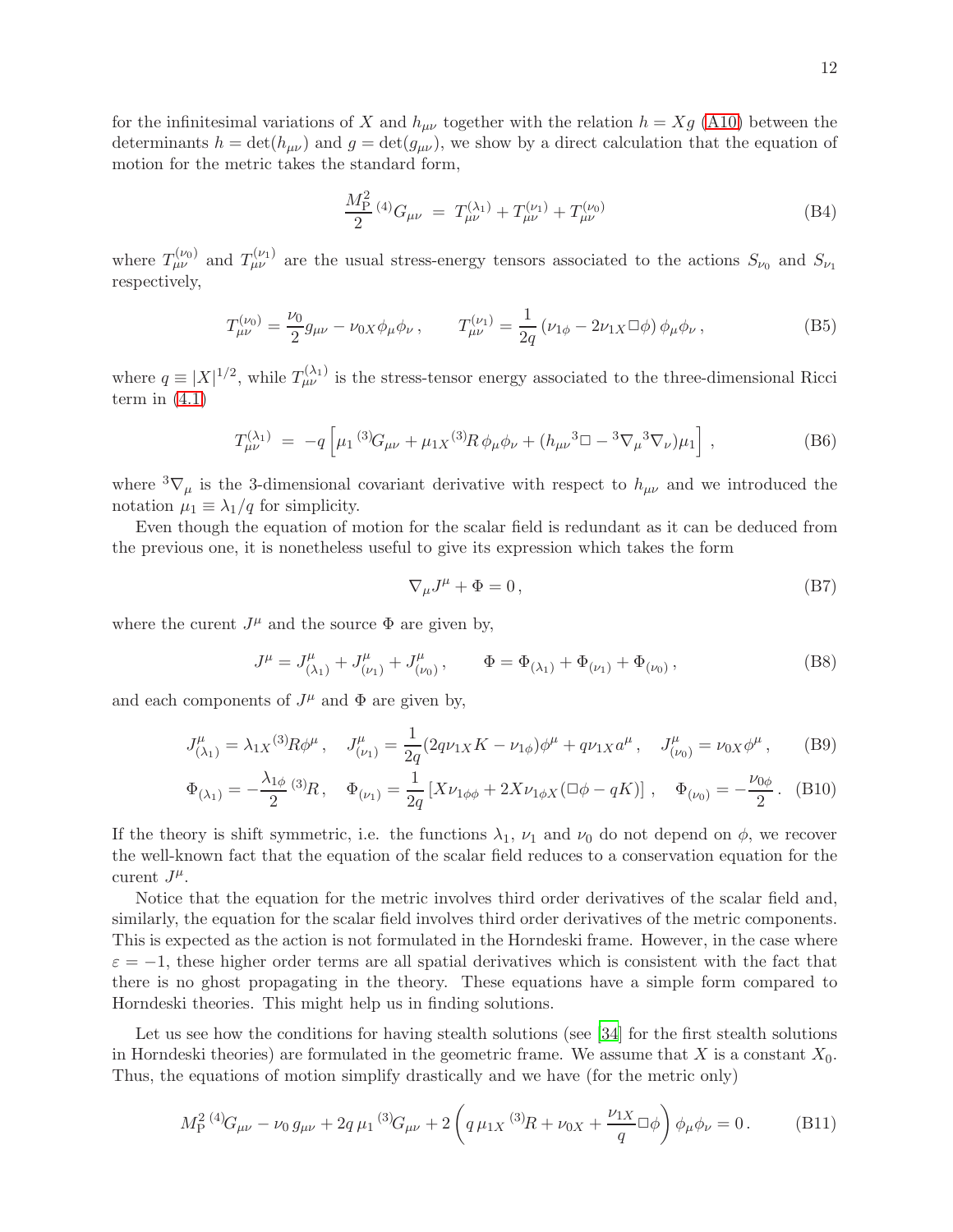<span id="page-12-2"></span>
$$
\mu_1(X_0) = 0, \quad \mu_{1X}(X_0) = 0, \quad \nu_{0X}(X_0) = 0, \quad \nu_{1X}(X_0) = 0,
$$
\n(B13)

it admits stealth solutions which satisfy the usual Einstein equation for general relativity,

$$
^{(4)}G_{\mu\nu} + \Lambda g_{\mu\nu} = 0, \qquad M_{\rm P}^2 \Lambda + \nu_0(X_0) = 0. \tag{B14}
$$

The conditions [\(B13\)](#page-12-2) are sufficient but not necessary for the existence of stealth solutions. The theory could admit stealth Schwarzschild solutions for instance without satisfying these conditions as shown in [\[35](#page-16-0)] (and references therein) for instance .

## <span id="page-12-0"></span>Appendix C: Degeneracy conditions for quadratic DHOST theories

In this section, we recall the degeneracy conditions for quadratic DHOST theories derived in [\[11\]](#page-15-2), and then give their expression in terms of the parameters  $\lambda_1$ ,  $\lambda_2$  and  $\lambda_3$ . The three degeneracy conditions for the quadratic DHOST theories are

$$
D_0(X) = 0, \qquad D_1(X) = 0, \qquad D_2(X) = 0,
$$
 (C1)

with

$$
D_0(X) = -4(\alpha_1 + \alpha_2) \left[ X f(2\alpha_1 + X\alpha_4 + 4f_X) - 2f^2 - 8X^2 f_X^2 \right],
$$
  
\n
$$
D_1(X) = 4 \left[ X^2 \alpha_1(\alpha_1 + 3\alpha_2) - 2f^2 - 4X f \alpha_2 \right] \alpha_4 + 4X^2 f(\alpha_1 + \alpha_2) \alpha_5
$$
  
\n
$$
+ 8X \alpha_1^3 - 4(f + 4X f_X - 6X \alpha_2) \alpha_1^2 - 16(f + 5X f_X) \alpha_1 \alpha_2
$$
  
\n
$$
+ 4X(3f - 4X f_X) \alpha_1 \alpha_3 - X^2 f \alpha_3^2 + 32f_X (f + 2X f_X) \alpha_2
$$
  
\n
$$
- 16f f_X \alpha_1 - 8f(f - X f_X) \alpha_3 + 48f f_X^2,
$$
  
\n
$$
D_2(X) = 4 \left[ 2f^2 + 4X f \alpha_2 - X^2 \alpha_1(\alpha_1 + 3\alpha_2) \right] \alpha_5 + 4\alpha_1^3 + 4(2\alpha_2 - X\alpha_3 - 4f_X) \alpha_1^2
$$
  
\n
$$
+ 3X^2 \alpha_1 \alpha_3^2 - 4X f \alpha_3^2 + 8(f + X f_X) \alpha_1 \alpha_3 - 32f_X \alpha_1 \alpha_2
$$
  
\n
$$
+ 16f_X^2 \alpha_1 + 32f_X^2 \alpha_2 - 16f f_X \alpha_3.
$$
 (C2)

These expressions simplify quite a lot when they are written in term of  $\lambda_1$ ,  $\lambda_2$  and  $\lambda_3$ , substituting  $(3.6)$ :

<span id="page-12-1"></span>
$$
D_0(X) = \frac{2\lambda_2}{X} \left[ \left( M_P^2 + 2\lambda_1 \right) \left( M_P^2 + 2\lambda_1 - \lambda_3 - 8X\lambda_{1X} \right) + 16X^2\lambda_{1X}^2 \right],
$$
  
\n
$$
D_1(X) = -\frac{2M_P^4}{X^2} \lambda_3 + \frac{2\lambda_2}{X^2} \left[ 8\lambda_1^2 - 5M_P^2\lambda_3 + 4\lambda_1 (2M_P^2 - \lambda_3 - 8X\lambda_{1X}) + 2(M_P^2 - 4X\lambda_{1X})^2 \right],
$$
 (C3)  
\n
$$
D_2(X) = -\frac{2M_P^4}{X^2} \lambda_3 + \frac{2\lambda_2}{X^2} \left[ 4\lambda_1^2 - 4M_P^2\lambda_3 + 2\lambda_1 (2M_P^2 - \lambda_3 - 8X\lambda_{1X}) + (M_P^2 - 4X\lambda_{1X})^2 \right].
$$

Weakly degenerate theories satisfy the single condition [\[11](#page-15-2)]

$$
D_0(X) - X D_1(X) + X^2 D_2(X) = 0.
$$
 (C4)

$$
P + 2\Lambda f = 0, \quad P_X + \Lambda(4f_X - X\alpha_{1X}) = 0, \quad Q_X = 0, \quad \alpha_1 = 0, \quad \alpha_3 + 2\alpha_{1X} = 0. \tag{B12}
$$

<sup>8</sup> Notice that these conditions are consistent with those obtained in [\[35\]](#page-16-0) for DHOST theories when their actions are written in the usual form  $(2.1)$  (supplemented with a k-essence term and a cubic galileon term),

When we replace the coefficients  $\alpha_A$  by their expressions [\(3.6\)](#page-3-3) in terms of  $\lambda_1$  and also, P and Q by their expressions in terms of  $\nu_0$  and  $\nu_1$  [\(A19\)](#page-10-2), we recover immediately the stealth conditions [\(B13\)](#page-12-2). In particular, we show that  $Q_X = \nu_{1X}/q$ , which immediately implies the equivalence between the conditions  $Q_X = 0$  and  $\nu_{1X} = 0$ .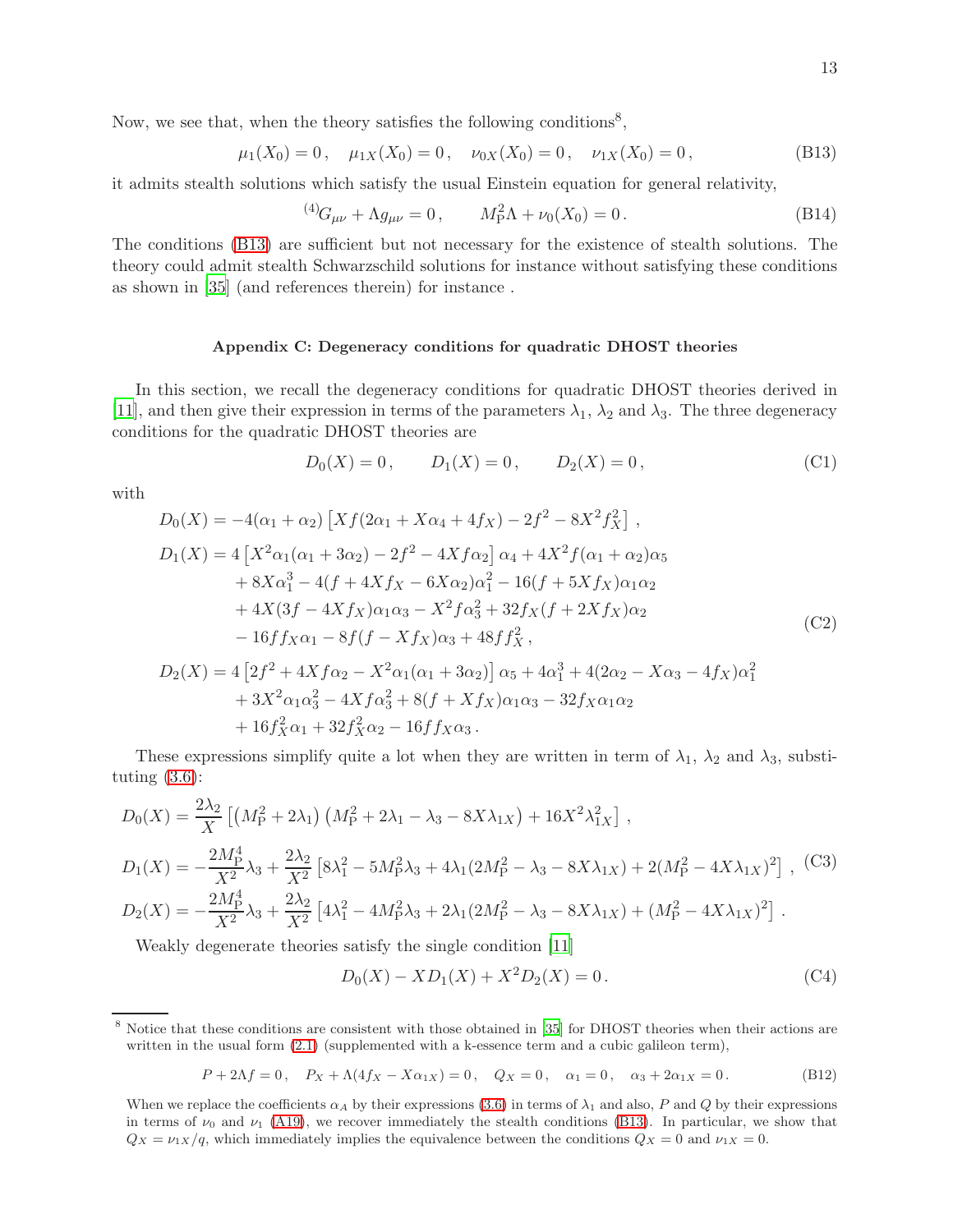## <span id="page-13-0"></span>Appendix D: Formulae for the disformal transformations

In this appendix, we recall how a quadratic higher-order scalar-tensor action transforms under disformal transformations. Notations are based on those introduced in the paper [\[15](#page-15-6)]. Notice that the importance of disformal transformations in higher-order scalar-tensor theories has been realized first in [\[8\]](#page-15-0).

We consider the quadratic higher-order scalar-tensor action

$$
\tilde{S}[\tilde{g}_{\mu\nu}, \phi] = \int d^4x \sqrt{-\tilde{g}} \left( \tilde{f}(\tilde{X})^{(4)} R + \sum_{A=1}^5 \tilde{\alpha}_A(\tilde{X}) L_A \right), \tag{D1}
$$

where  $L_A$  are the elementary quadratic Lagrangians [\(2.1\)](#page-2-1) and  $\tilde{X} \equiv \tilde{g}^{\mu\nu}\phi_{\mu}\phi_{\nu}$ . For simplicity, we assume that the theory is shift-symmetric.

Disformal transformations of the metric [1.1](#page-0-0) induce a disformal transformation of the action according to

$$
\tilde{S}[\tilde{g}_{\mu\nu}, \phi] \longrightarrow S[g_{\mu\nu}, \phi] = \tilde{S}[A(X)g_{\mu\nu} + B(X)\phi_{\mu}\phi_{\nu}], \tag{D2}
$$

where the quadratic part of  $S[g_{\mu\nu}, \phi]$  is of the form,

$$
\int d^4x \sqrt{-g} \left( f(X)^{(4)}R + \sum_{A=1}^5 \alpha_A(X) L_A \right) , \tag{D3}
$$

with

$$
\tilde{X} = \frac{X}{A + BX},\tag{D4}
$$

while the functions f and  $\alpha_A$  can be expressed in terms of  $\tilde{f}$  and  $\tilde{\alpha}_A$  as follows,

$$
f = \frac{J}{A}\tilde{f}, \quad \alpha_1 = -h + JT_{11}\tilde{\alpha}_1, \quad \alpha_2 = h + JT_{22}\tilde{\alpha}_2, \n\alpha_3 = 2h_X + J(\tilde{f}\gamma_3 - 2\tilde{f}_X\delta_3 + T_{13}\tilde{\alpha}_1 + T_{23}\tilde{\alpha}_2 + T_{33}\tilde{\alpha}_3), \n\alpha_4 = -2h_X + J(\tilde{f}\gamma_4 - 2\tilde{f}_X\delta_4 + T_{14}\tilde{\alpha}_1 + T_{44}\tilde{\alpha}_4), \n\alpha_5 = J(\tilde{f}\gamma_5 - 2\tilde{f}_X\delta_5 + T_{15}\tilde{\alpha}_1 + T_{25}\tilde{\alpha}_2 + T_{35}\tilde{\alpha}_3 + T_{45}\tilde{\alpha}_4 + T_{55}\tilde{\alpha}_5).
$$
\n(D5)

We have introduced the notations,

$$
J = A^{3/2}\sqrt{A + BX}, \quad h = -\frac{BJ\tilde{f}}{A(A + BX)},
$$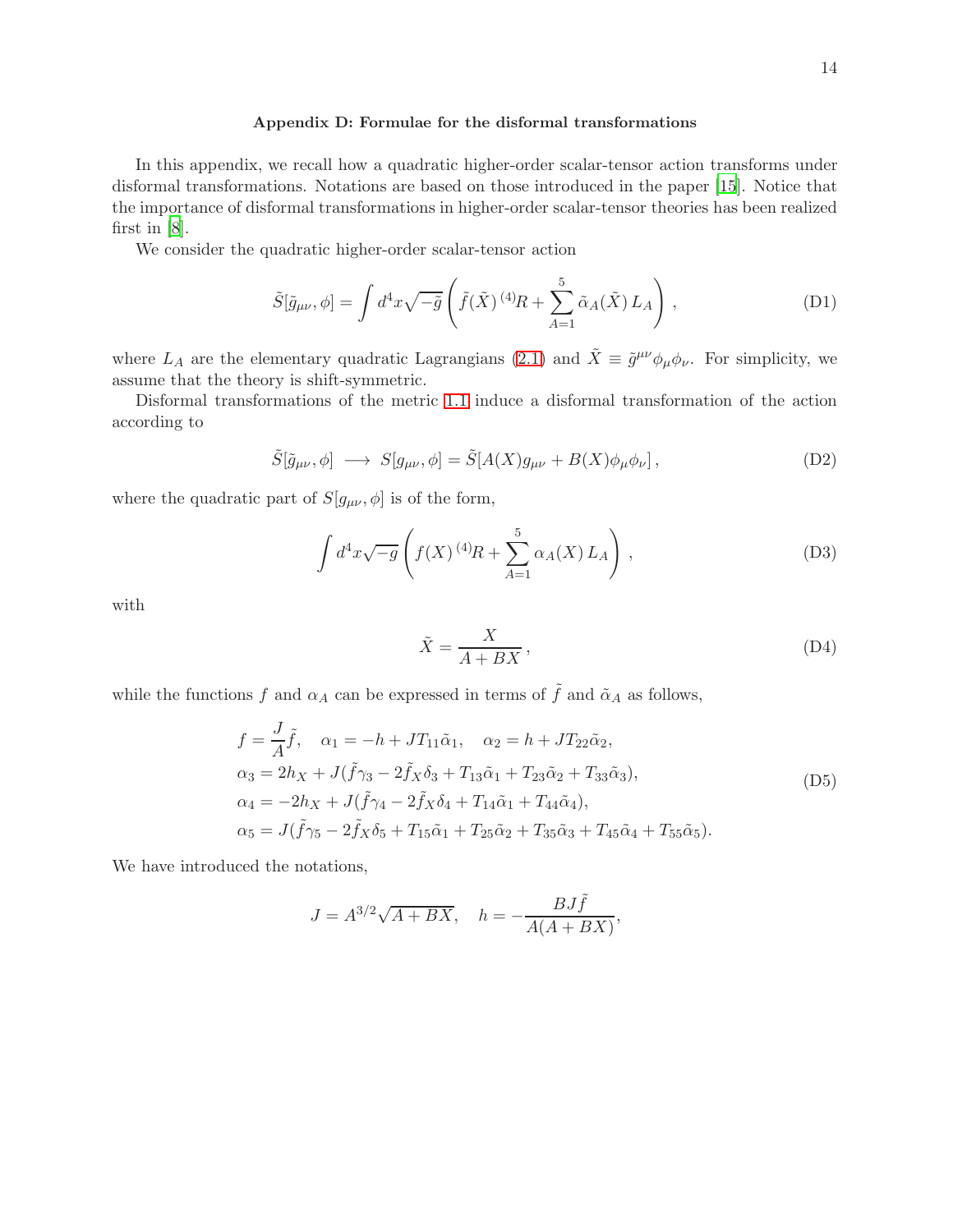$$
T_{11} = \frac{1}{(A+BX)^2}, \quad T_{13} = \frac{2Ax}{A(A+BX)^2},
$$
\n
$$
T_{14} = \frac{2(X(A_X + XB_X)^2 - A(2(A_X + XB_X) + B))}{A(A+BX)^3},
$$
\n
$$
T_{15} = \frac{3B^2X^2A_X^2}{A^2(A+BX)^4} - \frac{2B^2XAx}{A(A+BX)^4} + \frac{B^2}{(A+BX)^4} - \frac{2BX^3B_X^2}{A(A+BX)^4} - \frac{X^2B_X^2}{(A+BX)^4}
$$
\n
$$
- \frac{4BX^2A_XB_X}{A(A+BX)^4} + \frac{4BXA_X^2}{A(A+BX)^4} - \frac{2XA_XB_X}{(A+BX)^4} + \frac{4BXB_X}{(A+BX)^4} + \frac{2A_X^2}{(A+BX)^4} + \frac{2AB_X}{(A+BX)^4},
$$
\n
$$
T_{22} = \frac{1}{(A+BX)^2}, \quad T_{23} = -\frac{2(A(-2A_X + XB_X + B) - 3BXA_X)}{A(A+BX)^3},
$$
\n
$$
T_{25} = \frac{(A(-2A_X + XB_X + B) - 3BXA_X)^2}{A(A+BX)^4},
$$
\n
$$
T_{35} = -\frac{(A(-2A_X + XB_X + B) - 3BXA_X)(A - X(A_X + XB_X)),}{A(A+BX)^5},
$$
\n
$$
T_{44} = \frac{(A - X(A_X + XB_X)^2)}{A(A+BX)^6}, \quad T_{45} = -\frac{B(A - X(A_X + XB_X))^2}{A(A+BX)^6},
$$
\n
$$
T_{55} = \frac{(A - X(A_X + XB_X))^2}{(A+BX)^6},
$$
\n
$$
T_{36} = -\frac{B(BXA_X + A(2A_X + XB_X + B))}{A^3(A+BX)^2},
$$
\n
$$
T_{47} = \frac{A^2(2BA_X + 4XA_XB_X + 6A_X^2 + B^2 + BXB_X) + 2B^2X^2A_X^2 + ABXA_X(8A_X + 4XB_X + B)}{A^3(A+BX)^2},
$$
\n
$$
T_{58} = -\frac{2Ax}{A^3(A+BX)}, \quad \delta_
$$

All functions are evaluated in X and not  $\tilde{X}$  (and derivatives are with respect to X and not  $\tilde{X}$ ).

- <span id="page-14-0"></span>[1] M. Ostrogradsky, "Mémoires sur les équations différentielles, relatives au problème des isopérimètres," Mem. Acad. St. Petersbourg 6 (1850), no. 4 385–517.
- <span id="page-14-1"></span>[2] R. P. Woodard, "Ostrogradsky's theorem on Hamiltonian instability," Scholarpedia 10 (2015), no. 8 32243, [1506.02210](http://xxx.lanl.gov/abs/1506.02210).
- <span id="page-14-2"></span>[3] A. Ganz and K. Noui, "Reconsidering the Ostrogradsky theorem: Higher-derivatives Lagrangians, Ghosts and Degeneracy," [2007.01063](http://xxx.lanl.gov/abs/2007.01063).
- <span id="page-14-3"></span>[4] G. W. Horndeski, "Second-order scalar-tensor field equations in a four-dimensional space," Int.J.Theor.Phys. 10 (1974) 363–384.
- <span id="page-14-4"></span>[5] A. Nicolis, R. Rattazzi, and E. Trincherini, "The Galileon as a local modification of gravity," Phys. Rev. D79 (2009) 064036, [0811.2197](http://xxx.lanl.gov/abs/0811.2197).
- [6] C. Deffayet, X. Gao, D. Steer, and G. Zahariade, "From k-essence to generalised Galileons," Phys.Rev. D84 (2011) 064039, [1103.3260](http://xxx.lanl.gov/abs/1103.3260).
- <span id="page-14-5"></span>[7] T. Kobayashi, M. Yamaguchi, and J. Yokoyama, "Generalized G-inflation: Inflation with the most general second-order field equations," Prog.Theor.Phys. 126 (2011) 511–529, [1105.5723](http://xxx.lanl.gov/abs/1105.5723).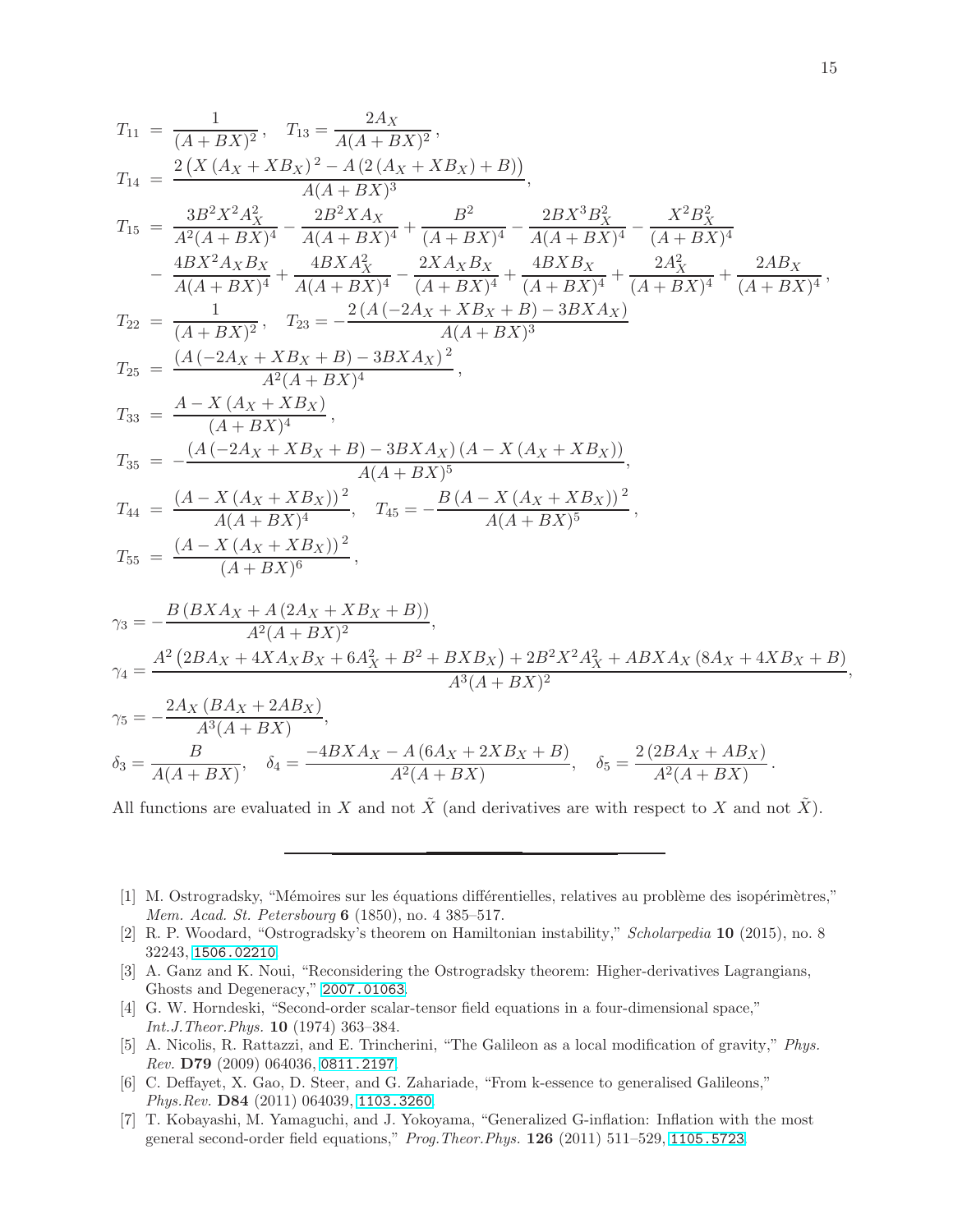- <span id="page-15-0"></span>[8] M. Zumalacárregui and J. García-Bellido, "Transforming gravity: from derivative couplings to matter to second-order scalar-tensor theories beyond the Horndeski Lagrangian," Phys.Rev. D89 (2014), no. 6 064046, [1308.4685](http://xxx.lanl.gov/abs/1308.4685).
- [9] J. Gleyzes, D. Langlois, F. Piazza, and F. Vernizzi, "Healthy theories beyond Horndeski," Phys. Rev. Lett. 114 (2015), no. 21 211101, [1404.6495](http://xxx.lanl.gov/abs/1404.6495).
- <span id="page-15-1"></span>[10] J. Gleyzes, D. Langlois, F. Piazza, and F. Vernizzi, "Exploring gravitational theories beyond Horndeski," JCAP 1502 (2015), no. 02 018, [1408.1952](http://xxx.lanl.gov/abs/1408.1952).
- <span id="page-15-2"></span>[11] D. Langlois and K. Noui, "Degenerate higher derivative theories beyond Horndeski: evading the Ostrogradski instability," JCAP 1602 (2016), no. 02 034, [1510.06930](http://xxx.lanl.gov/abs/1510.06930).
- <span id="page-15-3"></span>[12] D. Langlois and K. Noui, "Hamiltonian analysis of higher derivative scalar-tensor theories," JCAP 1607 (2016), no. 07 016, [1512.06820](http://xxx.lanl.gov/abs/1512.06820).
- [13] M. Crisostomi, M. Hull, K. Koyama, and G. Tasinato, "Horndeski: beyond, or not beyond?," JCAP 1603 (2016), no. 03 038, [1601.04658](http://xxx.lanl.gov/abs/1601.04658).
- [14] M. Crisostomi, K. Koyama, and G. Tasinato, "Extended Scalar-Tensor Theories of Gravity," JCAP 1604 (2016), no. 04 044, [1602.03119](http://xxx.lanl.gov/abs/1602.03119).
- <span id="page-15-6"></span>[15] J. Ben Achour, D. Langlois, and K. Noui, "Degenerate higher order scalar-tensor theories beyond Horndeski and disformal transformations," Phys. Rev. D93 (2016), no. 12 124005, [1602.08398](http://xxx.lanl.gov/abs/1602.08398).
- <span id="page-15-4"></span>[16] J. Ben Achour, M. Crisostomi, K. Koyama, D. Langlois, K. Noui, and G. Tasinato, "Degenerate higher order scalar-tensor theories beyond Horndeski up to cubic order," JHEP 12 (2016) 100, [1608.08135](http://xxx.lanl.gov/abs/1608.08135).
- <span id="page-15-5"></span>[17] D. Langlois, "Dark energy and modified gravity in degenerate higher-order scalar–tensor (DHOST) theories: A review," *Int. J. Mod. Phys. D* 28 (2019), no. 05 1942006, [1811.06271](http://xxx.lanl.gov/abs/1811.06271).
- <span id="page-15-12"></span>[18] X. Gao, "Unifying framework for scalar-tensor theories of gravity," Phys. Rev. D90 (2014) 081501, [1406.0822](http://xxx.lanl.gov/abs/1406.0822).
- <span id="page-15-13"></span>[19] X. Gao, "Hamiltonian analysis of spatially covariant gravity," Phys. Rev. D90 (2014) 104033, [1409.6708](http://xxx.lanl.gov/abs/1409.6708).
- <span id="page-15-7"></span>[20] A. De Felice, D. Langlois, S. Mukohyama, K. Noui, and A. Wang, "Generalized instantaneous modes in higher-order scalar-tensor theories," Phys. Rev. D98 (2018), no. 8 084024, [1803.06241](http://xxx.lanl.gov/abs/1803.06241).
- <span id="page-15-8"></span>[21] C. Cheung, P. Creminelli, A. L. Fitzpatrick, J. Kaplan, and L. Senatore, "The Effective Field Theory of Inflation," JHEP 0803 (2008) 014, [0709.0293](http://xxx.lanl.gov/abs/0709.0293).
- <span id="page-15-9"></span>[22] D. Blas, O. Pujolas, and S. Sibiryakov, "Models of non-relativistic quantum gravity: The Good, the bad and the healthy," JHEP 04 (2011) 018, [1007.3503](http://xxx.lanl.gov/abs/1007.3503).
- <span id="page-15-10"></span>[23] J. Gleyzes, D. Langlois, F. Piazza, and F. Vernizzi, "Essential Building Blocks of Dark Energy," JCAP 1308 (2013) 025, [1304.4840](http://xxx.lanl.gov/abs/1304.4840).
- <span id="page-15-11"></span>[24] J. Gleyzes, D. Langlois, and F. Vernizzi, "A unifying description of dark energy," Int.J.Mod.Phys. D23 (2014) 3010, [1411.3712](http://xxx.lanl.gov/abs/1411.3712).
- <span id="page-15-14"></span>[25] D. Langlois, R. Saito, D. Yamauchi, and K. Noui, "Scalar-tensor theories and modified gravity in the wake of GW170817," Phys. Rev. D 97 (2018), no. 6 061501, [1711.07403](http://xxx.lanl.gov/abs/1711.07403).
- [26] M. Crisostomi and K. Koyama, "Vainshtein mechanism after GW170817," Phys. Rev. D 97 (2018), no. 2 021301, [1711.06661](http://xxx.lanl.gov/abs/1711.06661).
- <span id="page-15-15"></span>[27] C. de Rham and A. Matas, "Ostrogradsky in Theories with Multiple Fields," JCAP 1606 (2016), no. 06 041, [1604.08638](http://xxx.lanl.gov/abs/1604.08638).
- <span id="page-15-16"></span>[28] P. Creminelli, M. Lewandowski, G. Tambalo, and F. Vernizzi, "Gravitational Wave Decay into Dark Energy," JCAP 12 (2018) 025, [1809.03484](http://xxx.lanl.gov/abs/1809.03484).
- <span id="page-15-17"></span>[29] Virgo, LIGO Scientific Collaboration, B. Abbott et. al., "GW170817: Observation of Gravitational Waves from a Binary Neutron Star Inspiral," *Phys. Rev. Lett.* **119** (2017), no. 16 161101, **[1710.05832](http://xxx.lanl.gov/abs/1710.05832).**
- <span id="page-15-18"></span>[30] N. Frusciante, R. Kase, K. Koyama, S. Tsujikawa, and D. Vernieri, "Tracker and scaling solutions in DHOST theories," Phys. Lett. B 790 (2019) 167–175, [1812.05204](http://xxx.lanl.gov/abs/1812.05204).
- <span id="page-15-19"></span>[31] C. de Rham and S. Melville, "Gravitational Rainbows: LIGO and Dark Energy at its Cutoff," Phys. Rev. Lett. 121 (2018), no. 22 221101, [1806.09417](http://xxx.lanl.gov/abs/1806.09417).
- <span id="page-15-20"></span>[32] H. Boumaza, D. Langlois, and K. Noui, "Late-time cosmological evolution in degenerate higher-order scalar-tensor models," Phys. Rev. D 102 (2020), no. 2 024018, [2004.10260](http://xxx.lanl.gov/abs/2004.10260).
- <span id="page-15-21"></span>[33] D. Langlois, M. Mancarella, K. Noui, and F. Vernizzi, "Effective Description of Higher-Order Scalar-Tensor Theories,"  $JCAP$  1705 (2017), no. 05 033, [1703.03797](http://xxx.lanl.gov/abs/1703.03797).
- <span id="page-15-22"></span>[34] E. Babichev and C. Charmousis, "Dressing a black hole with a time-dependent Galileon," JHEP 08